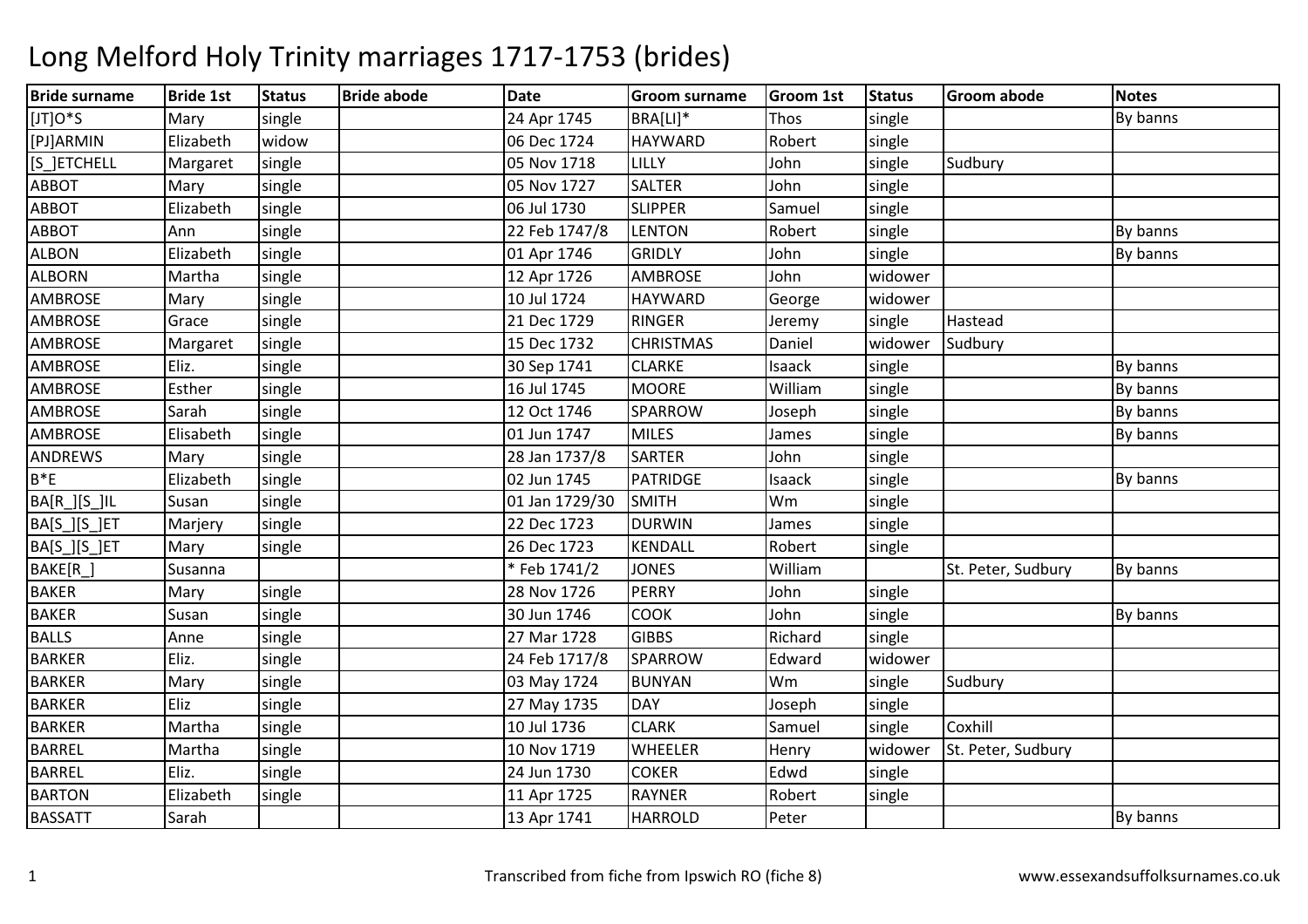### Bride surnamee Bride 1st Status Bride abode Date Groom surname Groom 1st Status Groom abode Notes **BASSET**  Eliz. widoww 28 May 1738 S[LT]UBBING Jeremiah widower **BASSET**  Elizabethh single 20 Jan 1745/6 HUNT John single By banns **BASSETT**  Sarahh | single | 1990 | 1728 | 1800 | 1728 | 1800 | 1810 | 1810 | 1810 | 1810 | 1810 | 1810 | 1810 | 1810 | 1810 | 1810 | 1810 | 1810 | 1810 | 1810 | 1810 | 1810 | 1810 | 1810 | 1810 | 1810 | 1810 | 1810 | 1810 | 1810 | 1810 | BASSETT Frances single 19 Apr 1742 GREEN Ambrose single Glemsford Beaumont & Mr Ambrose Green. Mrs Frances Bassett. By licenceBASSETT |Susannah |single | |19 Jun 1745 |NEWMAN |Robert |widower Mose, Essex By banns BE[LT][LT] Barbary single 22 Feb 1735/6DUTTON<br>STEED N John single BEDELESarah<br>Rebecka h | single | 15 Jul 1740 | STEED D Luke single BEENN Rebecka single 17 Sep 1752 AMBROSE John single By banns BELL Sarahh | single | 20 Feb 1738/9 | STANHOP | Samuel | single BENNET Annesingle Horsely, Essex 30 May 1732<br>single 101 Jan 1718/9 GARWOODGARWOOD John single Horsely, Essex<br>WHITTALL Edwd single BETTS Ellenn single 1 101 Jan 1718/9 WHITTALL Edwd single BETTSEliz. single 25 Oct 1719 SMITHSMITH Robert Single<br>
BARSLY Thomas widower BEXELLEliz. single single 20 Oct 1719<br>
19 Oct 1729 widower St. Peter, Sudbury<br>single BILLMANN Anne single 19 Oct 1729 WRIGHT Joseph single BLANDD Martha Single 29 Nov 1733 KIRPATRICK Wm Wm widower<br>Isaac single BLANKSEliz. single 07 Oct 17366 ROOT Isaac single BLEWITEliz single 01 Oct 1723DOW<br>MARTIN Stephen single<br>Ambrose single **BLISE**  Susan $\frac{1}{2}$  single  $\frac{1}{2}$  MARTIN  $\frac{1}{2}$  08 Oct 1745 Ambrose single Pentlow<br>Samuel single By banns **BLOWERS** Frances single 15 Oct 1738**COKER** COKER Samuel<br>OLIVE William BLYES Susann | single | 26 Dec 1725 | OLIVE | William single Sudbury<br>single **BLYES**  $Margaret$  single 20 Jun 17311 DUICE Tho. single BLYESMary single 21 Nov 173121 Nov 1731 TEBHAL John<br>11 Feb 1732/3 FLACK John single Borly BLYES Sarahh |single | 11 Feb 1732/3 | FLACK | John | single Acton BLYES Martha single 27 Apr 1740SARGEANT Robt single BLYES Hannah widoww 1999 1740 DUSIT David Widower All Saints, Sudbury By banns BLYES Anne widow 07 Oct 1740 PARRY John widower BLYES Susann single 17 Dec 1740 SHAVE Wm Wm<br>John single **BLYES**  Sarahh |single | 1990 02 Oct 1741 | CUSSELL | John | single | 1990 1991 | By banns BLYES Martha single 16 May 17499 |LEE |John n Single By banns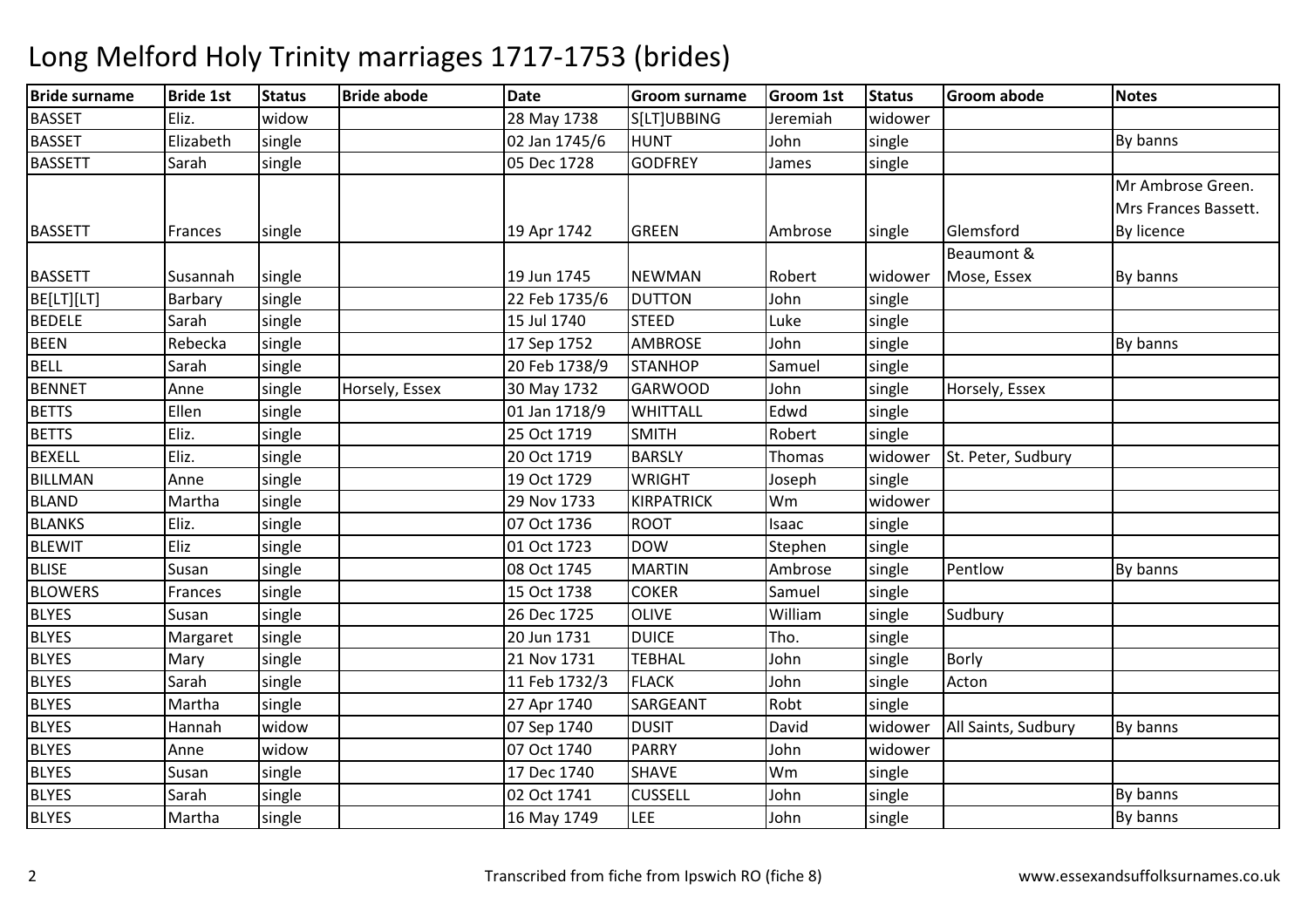| <b>Bride surname</b> | <b>Bride 1st</b> | <b>Status</b> | <b>Bride abode</b> | <b>Date</b>   | <b>Groom surname</b> | <b>Groom 1st</b> | Status  | <b>Groom abode</b> | <b>Notes</b> |
|----------------------|------------------|---------------|--------------------|---------------|----------------------|------------------|---------|--------------------|--------------|
| <b>BORAM</b>         | Mary             | single        |                    | 16 Jun 1723   | <b>FOKER</b>         | Francis          | single  |                    |              |
| <b>BORELY</b>        | Rachel           | widow         |                    | 09 Sep 1718   | BLO[GY]S             | Thomas           | single  |                    |              |
| <b>BORELY</b>        | Eliz.            | single        |                    | 03 Apr 1727   | <b>MATTHEWS</b>      | Edward           | single  |                    |              |
| <b>BOWLES</b>        | Margaret         | single        |                    | 12 Jan 1726/7 | <b>EVANS</b>         | John             | single  |                    |              |
| <b>BREWING</b>       | Sary             | single        |                    | 07 Mar 1721/2 | <b>HASEL</b>         | Joseph           | single  |                    |              |
|                      |                  |               | Wickham St Pauls,  |               |                      |                  |         |                    |              |
| <b>BREWSTER</b>      | Judith           | single        | Essex              | 04 Nov 1731   | <b>POOLE</b>         | Edward           | single  | Stanton            |              |
| <b>BREWSTER</b>      | Mary             | single        |                    | 16 Jan 1736/7 | <b>MAYHEW</b>        | William          | single  |                    |              |
| <b>BROCKNEL</b>      | Miriam           | single        |                    | 08 Nov 1722   | <b>EAST</b>          | Peter            | widower |                    |              |
| <b>BROCKWELL</b>     | Mary             | single        |                    | 23 Feb 1723/4 | <b>BULL</b>          | Matthew          | single  |                    |              |
| <b>BROCKWELL</b>     | Sarah            | widow         |                    | 30 Apr 1733   | WEL[LT]ON            | Stephen          | widower |                    |              |
| <b>BROCKWELL</b>     | Sarah            | single        |                    | 08 Apr 1740   | <b>NORMAN</b>        | Robt             | single  |                    |              |
| <b>BROCKWELL</b>     | Rebecca          | single        |                    | 24 Jul 1741   | <b>WHITTINGHAM</b>   | Daniel           | widower |                    |              |
| <b>BROWN</b>         | Martha           | single        |                    | 27 Dec 1721   | <b>BLYES</b>         | John             | widower |                    |              |
| <b>BROWN</b>         | Lydia            | single        |                    | 05 Apr 1727   | WEL[LT]ON            | Stephen          | single  |                    |              |
| <b>BRU*STER</b>      | Mary             | widow         |                    | 05 Aug 1722   | <b>SHEPPARD</b>      | George           | widower |                    |              |
| <b>BRYANT</b>        | Mary             | single        |                    | 12 Sep 1721   | <b>IVES</b>          | Charles          | widower | Glemsford          |              |
|                      |                  |               | Framlingham,       |               |                      |                  |         |                    |              |
| <b>BUCK</b>          | Elisabeth        | single        | Suffolk            | 06 Sep 1753   | <b>LIST</b>          | Robert           | widower | Framsden           | By licence   |
| BULL                 | Martha           | single        |                    | 25 Aug 1724   | <b>SKINNER</b>       | Wm               | single  |                    |              |
| <b>BULL</b>          | Sarah            | single        |                    | 08 Oct 1745   | <b>SMITH</b>         | William          | widower |                    | By banns     |
| <b>BUTCHER</b>       | Sarah            | single        |                    | 18 Jun 1721   | <b>PAIN</b>          | John             | widower |                    |              |
| <b>BUTCHER</b>       | Eliz.            | single        |                    | 05 Nov 1732   | <b>MORTLOCK</b>      | John             | single  |                    |              |
| $CA[R_$ <sup>*</sup> | Hannah           | single        |                    | 02 Apr 1722   | <b>BLYES</b>         | Joseph           | single  |                    |              |
| CALF                 | Eliz             | single        |                    | 13 Jun 1717   | <b>BEARE</b>         | Thomas           | single  | Lavenham           |              |
| CAMPIN?              | Mary             | single        |                    | * Oct 1730    | <b>ONG</b>           | Joseph           | single  |                    |              |
| CARCRO?              | Martha           | single        |                    | 28 Sep 1749   | <b>HASELL</b>        | Josheph          | single  |                    | By banns     |
| <b>CAREW</b>         | Anne             | spinster      |                    | 12 Jun 1743   | <b>GREEN</b>         | Robert           | single  |                    | By banns     |
|                      |                  |               |                    |               |                      |                  |         | <b>St Olaves</b>   |              |
| <b>CARTER</b>        | Eliz.            | single        |                    | 03 Sep 1738   | <b>JACKSON</b>       | Wm               | single  | Silvester St       |              |
| <b>CARTER</b>        | Mary             |               |                    | 31 Jul 1741   | <b>MOSSE</b>         | David            |         | Liston             |              |
| CARVER               | Susan            | single        |                    | 21 Sep 1723   | <b>HUM</b>           | Robert           | single  |                    |              |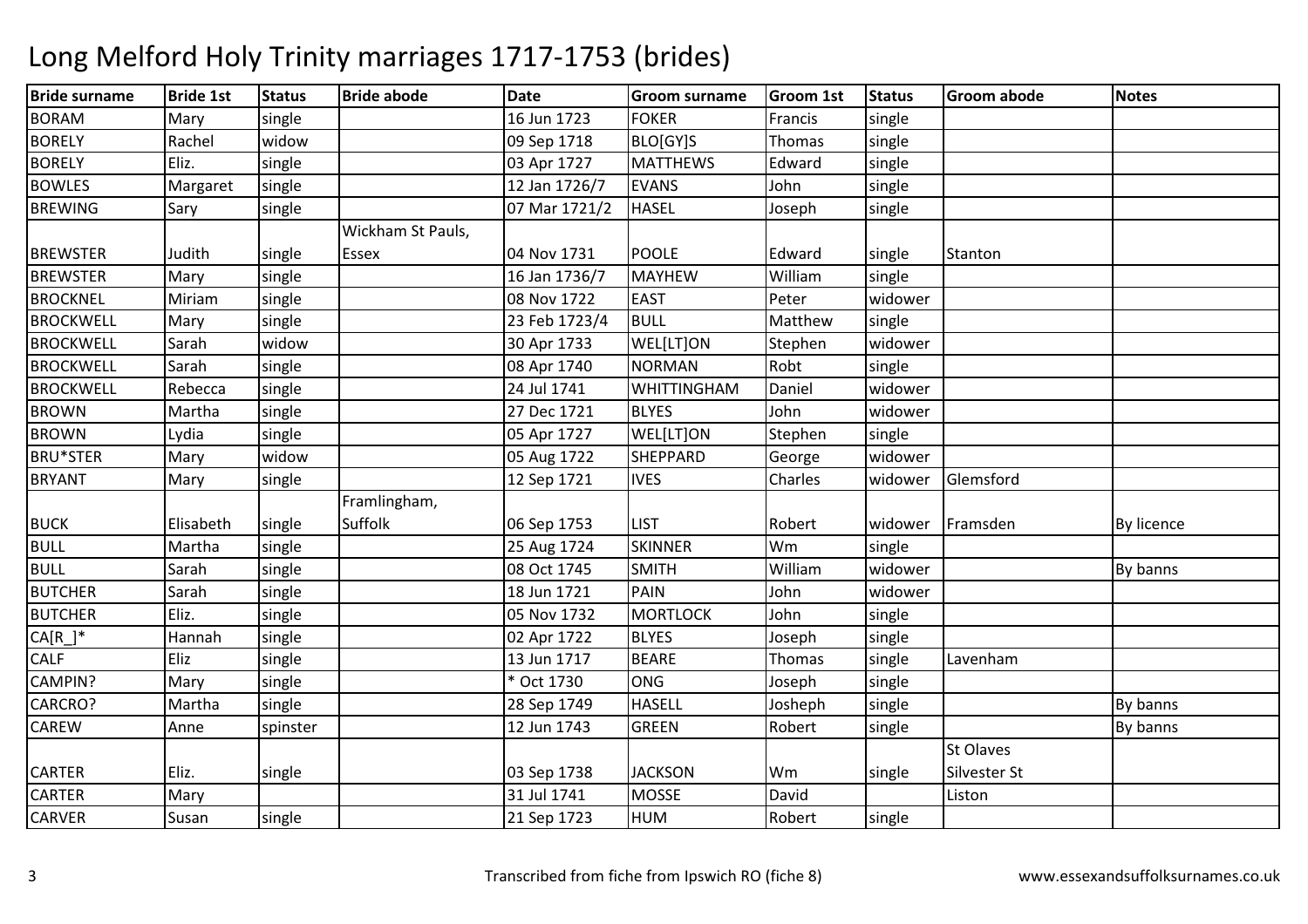| <b>Bride surname</b> | <b>Bride 1st</b> | <b>Status</b> | <b>Bride abode</b> | <b>Date</b>   | <b>Groom surname</b> | <b>Groom 1st</b> | <b>Status</b> | <b>Groom abode</b>   | <b>Notes</b> |
|----------------------|------------------|---------------|--------------------|---------------|----------------------|------------------|---------------|----------------------|--------------|
| <b>CAUSTON</b>       | Elizabeth        | widow         |                    | 30 Dec 1729   | <b>STEARN</b>        | Henry            | single        |                      |              |
| <b>CHANDLER</b>      | Sarah            | widow         |                    | 21 Nov 1718   | <b>WILKIN</b>        | Robert           | widower       | <b>Bockin</b>        |              |
| <b>CHANDLER</b>      | Susan            | single        |                    | 16 Jul 1738   | YOL                  | Samuel           | single        |                      |              |
| <b>CHAPLIN</b>       | Sarah            | single        |                    | 22 Apr 1731   | <b>HOWEL</b>         | John             | widower       |                      |              |
| <b>CHAPMAN</b>       | Sarah            | single        |                    | 06 Jul 1732   | <b>AMBROSE</b>       | Wm               | single        |                      |              |
| <b>CHRISSWELL</b>    | Mary             |               |                    | 06 Sep 1741   | <b>JOHNSON</b>       | Thos.            |               | St. Gregory, Sudbury | By banns     |
| <b>CHRISTENWHITE</b> | Mary             | single        |                    | 30 May 1726   | <b>NICHOLSON</b>     | Wm               | single        |                      |              |
| <b>CHRISTENWIGHT</b> | Anne             | single        |                    | 23 Jun 1723   | <b>GIBBS</b>         | John             | widower       |                      |              |
| <b>CLARK</b>         | Eliz             | single        |                    | 19 Apr 1720   | <b>PORTER</b>        | John             | widower       | <b>Borely</b>        |              |
| <b>CLARK</b>         | Frances          | single        |                    | 12 Dec 1721   | <b>GLASS</b>         | Wm               | widower       | Newton               |              |
| <b>CLARK</b>         | Miriam           | single        |                    | 20 Sep 1724   | <b>EDDIS</b>         | Wm               |               | St. Peter, Sudbury   |              |
| <b>CLARK</b>         | Anne             | single        |                    | 15 Jan 1733/4 | <b>COKER</b>         | Wm               | single        |                      |              |
| <b>CLARK</b>         | Anne             | widow         |                    | 16 Apr 1734   | <b>POOLE</b>         | Thomas           | single        | Co[co]ksell          |              |
| <b>CLARK</b>         | Margaret         | single        |                    | 10 Aug 1735   | <b>LUCAS</b>         | Thomas           | single        |                      |              |
| <b>CLARK</b>         | Sarah            | single        | Lavenham           | 01 Oct 1736   | [FT]EETON            | Thomas           | single        | Lavenham             |              |
| <b>CLARKE</b>        | Elisabeth        | widow         |                    | 03 May 1748   | <b>BRAND</b>         | Thos             | single        |                      |              |
| CLO[S_]BY            | Eliz             | widow         |                    | 25 Feb 1717/8 | <b>MAYS</b>          | Thomas           | single        | Acton                |              |
| COA[LT]E             | Mary             |               |                    | 19 Apr 1740   | <b>KING</b>          | John             | single        | Aie                  |              |
| COE                  | Susannah         | widow         |                    | 02 Dec 1749   | <b>WESTHORP</b>      | Ralph            | widower       | Lavenham             | By licence   |
| <b>COKER</b>         | Margaret         | single        |                    | 28 Aug 1721   | <b>JOHNSON</b>       | Wm               | single        |                      |              |
| <b>COKER</b>         | Eliz.            | single        |                    | 09 Dec 1723   | <b>JOHNSON</b>       | John             | single        | All Saints, Sudbury  |              |
| <b>COKER</b>         | Mary             | single        |                    | 10 Sep 1726   | <b>JOHNSON</b>       | John             | single        | All Saints, Sudbury  |              |
| <b>COKER</b>         | Eliz.            | single        |                    | 30 Jun 1740   | <b>BONNEY</b>        | John             | single        | St. Peter, Sudbury   | By banns     |
| <b>COLLIER</b>       | Hannah           |               |                    | 25 Dec 1717   | <b>AMBROSE</b>       | John             | single        |                      |              |
| <b>COLLIER</b>       | Margaret         | single        |                    | 24 Jul 1718   | <b>SHEAVE</b>        | John             | widower       |                      |              |
| <b>COLLIER</b>       | Eliz.            | single        |                    | 17 Sep 1738   | <b>BAKER</b>         | Henry            | single        |                      |              |
| <b>COLLINS</b>       | Dorcas           | single        |                    | 17 Nov 1751   | <b>BARBROOK</b>      | John             | single        | Foxearth             | By banns     |
| <b>COLLYER</b>       | Jane             |               |                    | 09 Apr 1752   | <b>LUIS</b>          | Jeremiah         |               |                      | By banns     |
| <b>COLSTON</b>       | Hannah           | single        |                    | 31 Dec 1733   | SARJEANT             | John             | single        | <b>Boxford</b>       |              |
| <b>CONSTABLE</b>     | Rosamond         |               |                    | 08 Oct 1742   | <b>GOLDING</b>       | Mathew           |               |                      | By banns     |
| <b>CONSTABLE</b>     | Easter           | spinster      | $De[sp]*$          | 20 May 1746   | <b>STUTTERS</b>      | Thos             | single        |                      | By licence   |
| $CONW^*$             | Mary             | widow         |                    | * Apr 1751    | <b>STEED</b>         | Nicholas         | single        |                      | By banns     |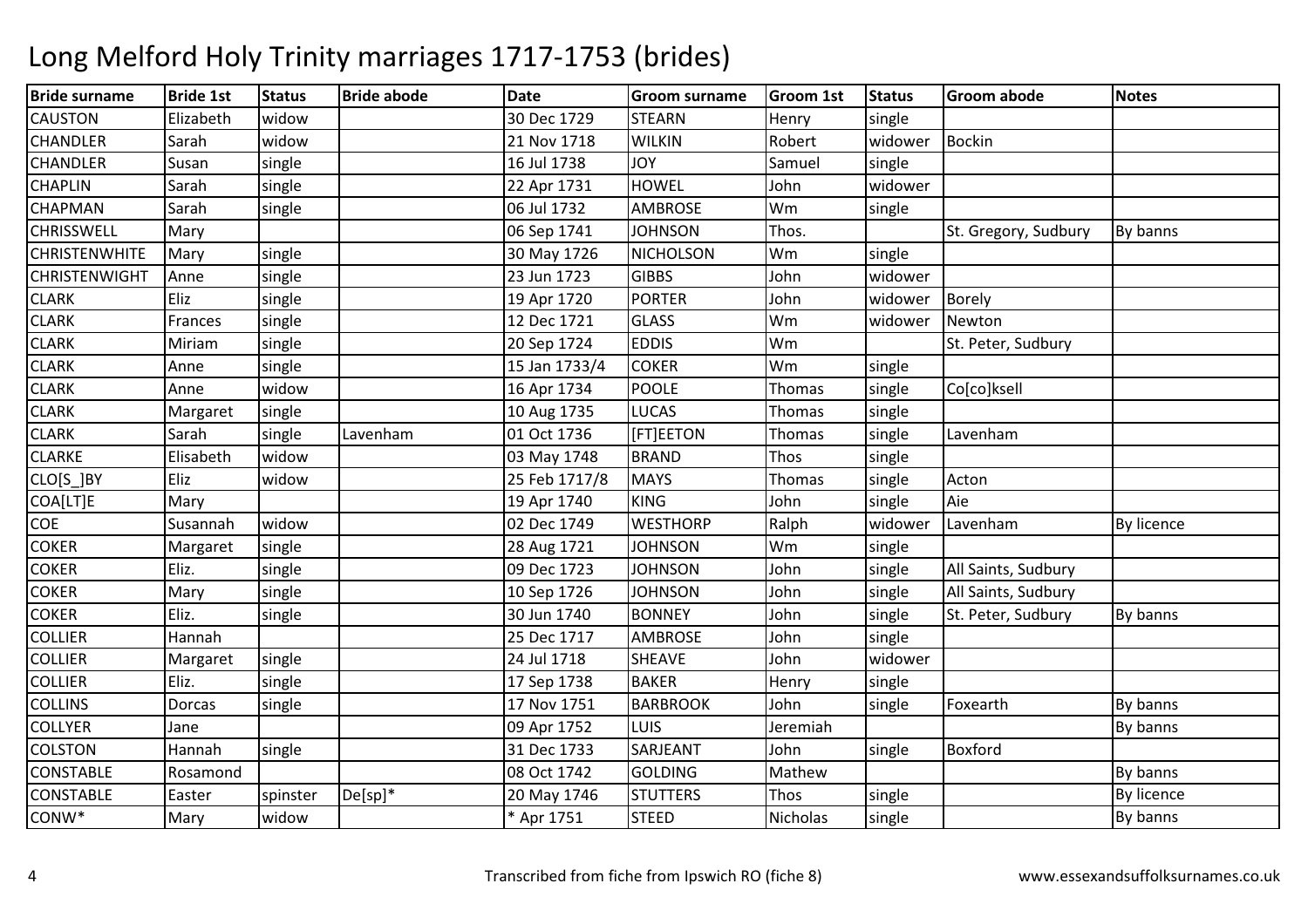| <b>Bride surname</b> | <b>Bride 1st</b> | <b>Status</b> | <b>Bride abode</b> | <b>Date</b>    | <b>Groom surname</b> | <b>Groom 1st</b> | <b>Status</b> | <b>Groom abode</b> | <b>Notes</b>      |
|----------------------|------------------|---------------|--------------------|----------------|----------------------|------------------|---------------|--------------------|-------------------|
| <b>COOK</b>          | Martha           | single        |                    | 18 Oct 1721    | EVER D               | Richard          | single        |                    |                   |
| <b>COOK</b>          | Margaret         | single        |                    | 01 Feb 1736/7  | <b>LUNGLY</b>        | Zephany          | single        |                    |                   |
| <b>COOK</b>          | Sarah            | single        |                    | 30 Oct 1750    | <b>GREEN</b>         | Willm            | single        |                    | By banns          |
| <b>COOKE</b>         | Mary             |               |                    | 29 Mar 1741    | <b>ELLIS</b>         | William          |               | Earle's Coln       | By banns          |
| <b>COOPER</b>        | Frances          |               |                    | 02 Oct 1723    | <b>GREEN</b>         | Wm               | single        |                    |                   |
| <b>COOPER</b>        | Anne             | single        |                    | 18 Jun 1733    | <b>HEAD</b>          | Abraham          | widower       |                    |                   |
| <b>COOPER</b>        | Mary             | single        |                    | 06 Dec 1743    | <b>WORDLY</b>        | John             | single        |                    | By banns          |
| <b>CORDER</b>        | Mary             | single        |                    | 25 Dec 1753    | <b>COCKERTON</b>     | <b>Bridge</b>    | single        |                    | By banns          |
| <b>COULSTELL</b>     | Anne             | single        |                    | 30 Mar 1725    | <b>MOORE</b>         | Robert           | single        |                    |                   |
| <b>COULSTON</b>      | Hannah           | widow         |                    | 22 Apr 1722    | <b>PRENTICE</b>      | John             | single        |                    |                   |
| <b>CRISP</b>         | Dorcas           | single        |                    | 14 Jul 1751    | <b>BELL</b>          | Willm            | single        |                    | <b>By licence</b> |
| <b>CUNNING</b>       | Sarah            | widow         |                    | 08 May 1732    | <b>WEBB</b>          | Stephen          | widower       |                    |                   |
| <b>DANIEL</b>        | Mary             | single        |                    | 10 Oct 1727    | <b>BEAN</b>          | Richd            | single        |                    |                   |
| <b>DARWIN</b>        | Mary             | single        |                    | 04 Oct 1722    | WELLUM               | Edward           | single        |                    |                   |
| <b>DEAN</b>          | Mary             | single        |                    | 09 Jun 1727    | <b>HAZEL</b>         | John             | single        |                    |                   |
| <b>DEATH</b>         | Alice            | single        |                    | 09 Sep 1733    | <b>PRENTICE</b>      | Christopher      | single        |                    |                   |
| <b>DEATH</b>         | Elizabeth        | single        |                    | 18 Oct 1750    | <b>FITCH</b>         | Joseph           | single        |                    | <b>By licence</b> |
| <b>DEBENHAM</b>      | Mary             |               | Acton              | 23 Jul 1723    | <b>COOK</b>          | Joseph           | widower       |                    |                   |
| <b>DEBENHAM</b>      | Martha           |               |                    | 23 Nov 1750    | <b>SHEPHERD</b>      | John             | single        |                    | By banns          |
| <b>DEBER</b>         | Mary             | single        | Ipswich            | 24 Jun 1725    | <b>HALLS</b>         | William          | single        | Ipswich            |                   |
| <b>DEEKS</b>         | Susan            |               |                    | 11 Nov 1717    | <b>JACKSON</b>       | John             | single        | Sudbury            |                   |
| <b>DEEKS</b>         | Mary             | single        |                    | 26 May 1723    | <b>MILES</b>         | James            | single        |                    |                   |
| <b>DERWIN</b>        | Ann              | single        |                    | 21 Sep 1746    | <b>SPENCER</b>       | Willm            | single        |                    | By banns          |
| <b>DORLING</b>       | Susan            | single        |                    | 18 Feb 1749/50 | <b>SIMONS</b>        | John             | single        | Brettenham         | By banns          |
| <b>DOVE</b>          | Ann              | single        |                    | 08 Nov 1743    | <b>CANT</b>          | John             | single        |                    | By banns          |
| <b>DREW</b>          | Mary             | single        |                    | 11 Aug 1717    | <b>POTTER</b>        | Mark             | single        | Corneath Magna     |                   |
| <b>DREW</b>          | Anne             | single        |                    | 20 Nov 1718    | <b>ENGLISH</b>       | Robert           | single        | Corneath           |                   |
| <b>DREW</b>          | Mary             | single        |                    | 28 Jan 1724/5  | <b>BOWERS</b>        | Peter            | single        |                    |                   |
| <b>DREW</b>          | Martha           | single        |                    | 19 Dec 1738    | <b>SADLER</b>        | William          | widower       | Horsely, Essex     |                   |
| <b>DUCE</b>          | Margaret         | widow         |                    | 06 Feb 1742/3  | <b>LEWIS</b>         | Richard          | widower       |                    | By banns          |
| <b>DUICE</b>         | Sarah            | widow         |                    | 25 Oct 1724    | <b>PATRIDGE</b>      | Peter            | single        |                    |                   |
| <b>DURRANT</b>       | Rebecca          | single        |                    | 12 Jan 1717/8  | <b>EAST</b>          | John             | single        |                    |                   |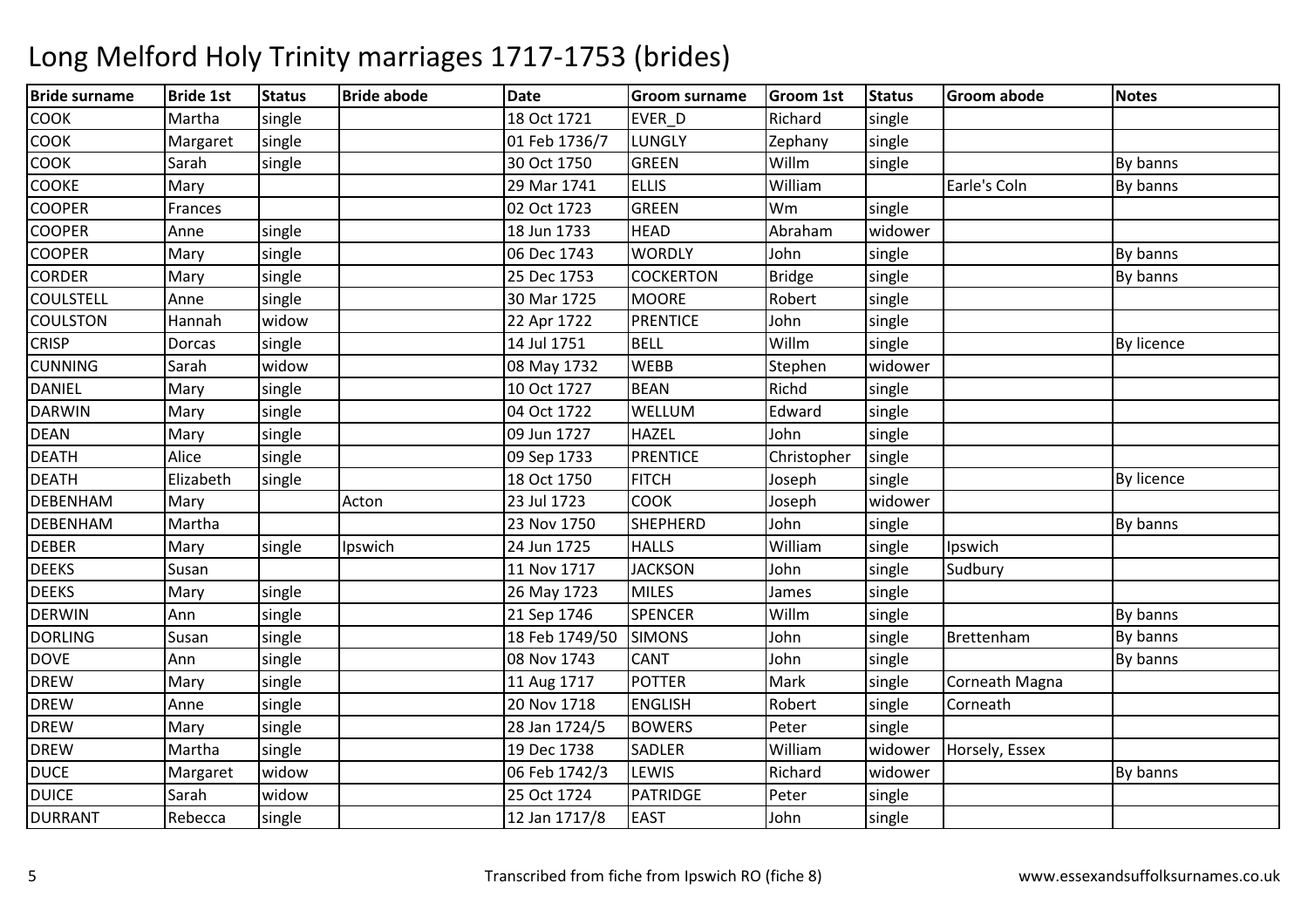| <b>Bride surname</b> | <b>Bride 1st</b> | <b>Status</b> | <b>Bride abode</b> | <b>Date</b>   | <b>Groom surname</b> | <b>Groom 1st</b> | <b>Status</b> | <b>Groom abode</b>       | <b>Notes</b>                                                        |
|----------------------|------------------|---------------|--------------------|---------------|----------------------|------------------|---------------|--------------------------|---------------------------------------------------------------------|
| <b>DURRANT</b>       | Hannah           | single        |                    | 11 Jun 1725   | <b>WALKER</b>        | Samuel           | single        | St Edmunds Bury          |                                                                     |
| <b>DURRANT</b>       | Elizabeth        | single        |                    | 01 Jan 1733/4 | <b>SALTER</b>        | James            | single        |                          |                                                                     |
| <b>DURRANT</b>       | Sarah            | single        |                    | 12 Nov 1734   | DO[V ]E              | Thomas           |               |                          |                                                                     |
| <b>DURRANT</b>       | Mary             | single        |                    | 18 Dec 1737   | <b>DOVE</b>          | Henry            | single        |                          |                                                                     |
| <b>DURRHAM</b>       | Margaret         | spinster      | Bramford           | 17 Nov 1717   | <b>HARROLD</b>       | Thomas           | single        |                          |                                                                     |
| <b>DURWIN</b>        | Catharine        | single        |                    | 06 Aug 1723   | <b>POWEL</b>         | Wm               | single        |                          |                                                                     |
| $E^*[VR]ED$          | Margaret         |               | St. Peter, Sudbury | 02 Oct 1736   | <b>HEMPSTEAD</b>     | Isaac            | single        | St. Gregory, Sudbury     |                                                                     |
| <b>EAST</b>          | Mary             | single        |                    | 21 Feb 1722/3 | <b>HAZELL</b>        | Jeremy           | single        |                          |                                                                     |
| <b>EDY</b>           | Sarah            | single        |                    | 29 Sep 1741   | <b>BROWNSMITH</b>    | Digby            | single        |                          |                                                                     |
| <b>ELLETT</b>        | Sarah            | widow         |                    | 14 May 1733   | <b>BORELY</b>        | John             | single        |                          |                                                                     |
| <b>ELLIS</b>         | Alice            | single        | Foxearth           | 06 Nov 1730   | LUNGLEY              | Thomas           | single        | Cavendish                |                                                                     |
| <b>ELLISTON</b>      | Mary             | single        |                    | 05 Nov 1752   | <b>TAYLER</b>        | Jacob            | single        |                          | By banns                                                            |
| <b>ENGLISH</b>       | Sarah            |               |                    | 09 Nov 1752   | <b>MILES</b>         | John             |               | Corneard                 | By licence                                                          |
| <b>ERY</b>           | Eliz.            | single        |                    | 05 Apr 1738   | <b>HALLS</b>         | Thomas           | single        |                          |                                                                     |
| <b>ERY</b>           | Hannah           | single        |                    | 02 Oct 1741   | <b>KINGSBURY</b>     | John             | widower       |                          | By banns                                                            |
| <b>EVERAD</b>        | Anne             | single        |                    | 11 Oct 1723   | <b>WALSON</b>        | Thomas           | single        | Stanstead                |                                                                     |
| <b>FARROW</b>        | Eliz.            | single        |                    | 24 Dec 1722   | <b>STRUTT</b>        | George           | single        |                          |                                                                     |
| <b>FARROW</b>        | Susan            | single        |                    | 05 Oct 1729   | <b>GREEN</b>         | Robert           | single        |                          |                                                                     |
| <b>FEARY</b>         | Eliz.            | single        |                    | 17 Jun 1718   | <b>PATRIDGE</b>      | John             | widower       | Glemsford                |                                                                     |
| <b>FIRMIN</b>        | Christian        | single        |                    | 30 Apr 1719   | <b>DOR</b>           | Robert           | single        |                          |                                                                     |
| <b>FIRMIN</b>        | Hannah           | single        | Liston             | 27 Oct 1727   | LANGLEY              | Abraham          | single        |                          |                                                                     |
| <b>FIRMIN</b>        | Sarah            |               |                    | 30 Sep 1738   | MO[RS]LY             | Thomas           | single        |                          |                                                                     |
|                      |                  |               |                    |               |                      |                  |               |                          | By banns (transcriber's<br>note: "Brickelsey"<br>probably refers to |
| <b>FIRMIN</b>        | Anne             |               |                    | 11 Dec 1740   | <b>POTTER</b>        | Edward           |               | <b>Brickelsey, Essex</b> | "Brightlingsea".)                                                   |
| <b>FOCKER</b>        | Mary             | single        |                    | 20 Oct 1728   | <b>HARROLD</b>       | Thos             | widower       |                          |                                                                     |
| <b>FOKER</b>         | Mary             | widow         |                    | 10 Jul 1743   | <b>WHITTLE</b>       | John             | widower       |                          | By banns                                                            |
| <b>FOSTER</b>        | Margaret         | single        |                    | 05 Jul 1724   | <b>BLEWIT</b>        | Thomas           | single        |                          |                                                                     |
| <b>FOSTER</b>        | Deborah          | widow         |                    | 16 Jun 1729   | <b>AGNES</b>         | Joseph           | widower       |                          |                                                                     |
| <b>FOSTER</b>        | Martha           | widow         |                    | 24 Sep 1738   | CREALON              | John             | single        |                          |                                                                     |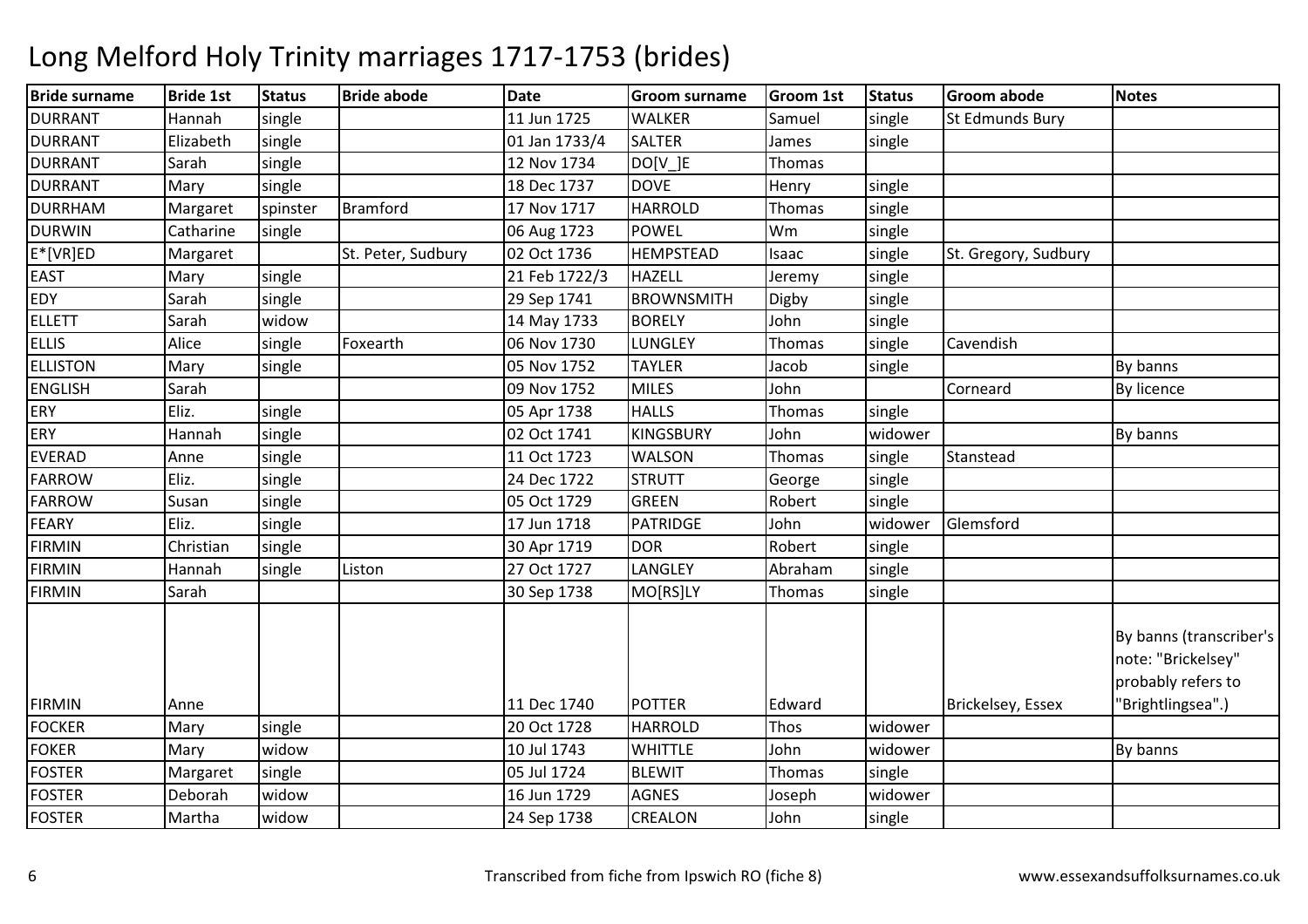| <b>Bride surname</b> | <b>Bride 1st</b> | <b>Status</b> | <b>Bride abode</b> | <b>Date</b>    | <b>Groom surname</b> | <b>Groom 1st</b> | <b>Status</b> | <b>Groom abode</b>        | <b>Notes</b>        |
|----------------------|------------------|---------------|--------------------|----------------|----------------------|------------------|---------------|---------------------------|---------------------|
| <b>FOSTER</b>        | Mary             | single        |                    | 26 Sep 1747    | <b>HARROLD</b>       | Golding          | single        |                           | By banns            |
| <b>FOSTER</b>        | Marth            | single        |                    | 24 Dec 1752    | <b>PRENTICE</b>      | John             | single        |                           |                     |
| <b>FROST</b>         | Eliz.            | single        |                    | 06 Sep 1720    | <b>HAYWARD</b>       | George           | single        |                           |                     |
| <b>FROST</b>         | Mary             | single        |                    | 06 Apr 1724    | <b>SHEPPARD</b>      | Ambrose          | single        |                           |                     |
| <b>FROST</b>         | Mary             | single        |                    | 25 Jul 1730    | <b>OAKELY</b>        | Joshua           | widower       |                           |                     |
| <b>FROST</b>         | Mary             | widow         |                    | 02 Feb 1734/5  | CO BIN               | Edward           | widower       | Cavendish                 |                     |
| <b>FROST</b>         | Sarah            | single        |                    | 25 Jun 1745    | <b>KINGSBURY</b>     | Robert           | single        |                           | By banns            |
| <b>GALT</b>          | Martha           | single        |                    | 28 Apr 1736    | FEZY                 | John             | widower       | <b>Great Waldingfield</b> |                     |
| <b>GARWOOD</b>       | Alice            | single        |                    | 10 Jun 1747    | <b>SHAVE</b>         | Willm            | widower       |                           | By banns            |
| <b>GIBBS</b>         | Martha           |               |                    | 26 Sep 1734    | <b>HINDS</b>         | James            | widower       |                           |                     |
| <b>GIBBS</b>         | Elizabeth        | single        |                    | 02 Dec 1745    | <b>THOMPS</b>        | Thos.            | widower       | Colchester, Essex         | By banns            |
| GIVER?               | Rebecca          | single        |                    | 13 Aug 1749    | <b>WEBB</b>          | Stephen          | single        |                           |                     |
| <b>GLOVER</b>        | Hannah           | single        |                    | 27 Dec 1737    | <b>HALLS</b>         | Daniel           | single        |                           |                     |
| GODDARD              | Mary             | single        |                    | * Nov 1730     | <b>GALLANT</b>       | John             | single        | Stansted                  |                     |
| <b>GOLDING</b>       | Eliz             | single        | Sudbury            | 15 Oct 1732    | S[CE]ARLING          | Roger            | single        | Sudbury                   |                     |
| <b>GOLDING</b>       | Elizabeth        | single        | Boxford            | 26 Sep 1736    | <b>BROOKS</b>        | John             | single        | Boxford                   |                     |
| <b>GREEN</b>         | Eliz.            | widow         |                    | 10 Jan 1720/1  | <b>BROWN</b>         | Isaac            | widower       |                           |                     |
| <b>GREEN</b>         | Jane?            | single        |                    | 28 Jan 1721/2  | <b>JARMIN</b>        | John             | widower       | Foxearth                  |                     |
| <b>GREEN</b>         | Mary             | widow         |                    | 09 Nov 1726    | <b>GOUGH</b>         | Joseph           | widower       | Colchester                |                     |
| <b>GREEN</b>         | Eliz.            | single        |                    | 15 Apr 1733    | <b>JOHNSON</b>       | Joseph           | single        | All Saints, Sudbury       |                     |
| <b>GREEN</b>         | Elizabeth        | single        |                    | 01 Jan 1734/5  | <b>RAY</b>           | William          | single        |                           |                     |
| <b>GRICE</b>         | Mary             | single        |                    | 14 Dec 1743    | <b>BAKER</b>         | William          | single        | Glemsford                 |                     |
| <b>GRIMPSON</b>      | Susan            | single        |                    | 07 Mar 1721/2  | [T_]EB[HB]ALL        | Daniel           | single        | Alpheton                  |                     |
| <b>GRIMSON</b>       | Sarah            | single        |                    | 26 May 1729    | SANSUM               | Thos             | single        |                           |                     |
| <b>GUILMAN</b>       | Mary             | single        |                    | 30 Mar 1725    | <b>RULE</b>          | Thomas           | single        |                           |                     |
|                      |                  |               |                    |                |                      |                  |               |                           | Mr John, Mrs Sarah. |
| <b>HARKENESSE</b>    | Sarah            | widow         |                    | 27 Feb 1739/40 | MIN[GZ]AY            | John             | widower       |                           | <b>By licence</b>   |
| <b>HARRISON</b>      | Mary             | single        |                    | 10 Jun 1739    | <b>ELLETT</b>        | Thos.            | single        |                           |                     |
| <b>HARROLD</b>       | Rebecca          | single        |                    | 28 Apr 1723    | <b>BORELY</b>        | Wm               | single        |                           |                     |
| <b>HARROLD</b>       | Sarah            | single        |                    | 03 Aug 1732    | <b>SMITH</b>         | Wm               | single        |                           |                     |
| <b>HARROLD</b>       | Rachel           | single        |                    | 19 Nov 1732    | <b>AMBROSE</b>       | Wm               | single        |                           |                     |
| <b>HARROLD</b>       | Ursula           | widow         |                    | 09 Feb 1734/5  | <b>WOODS</b>         | Jonas            | single        |                           |                     |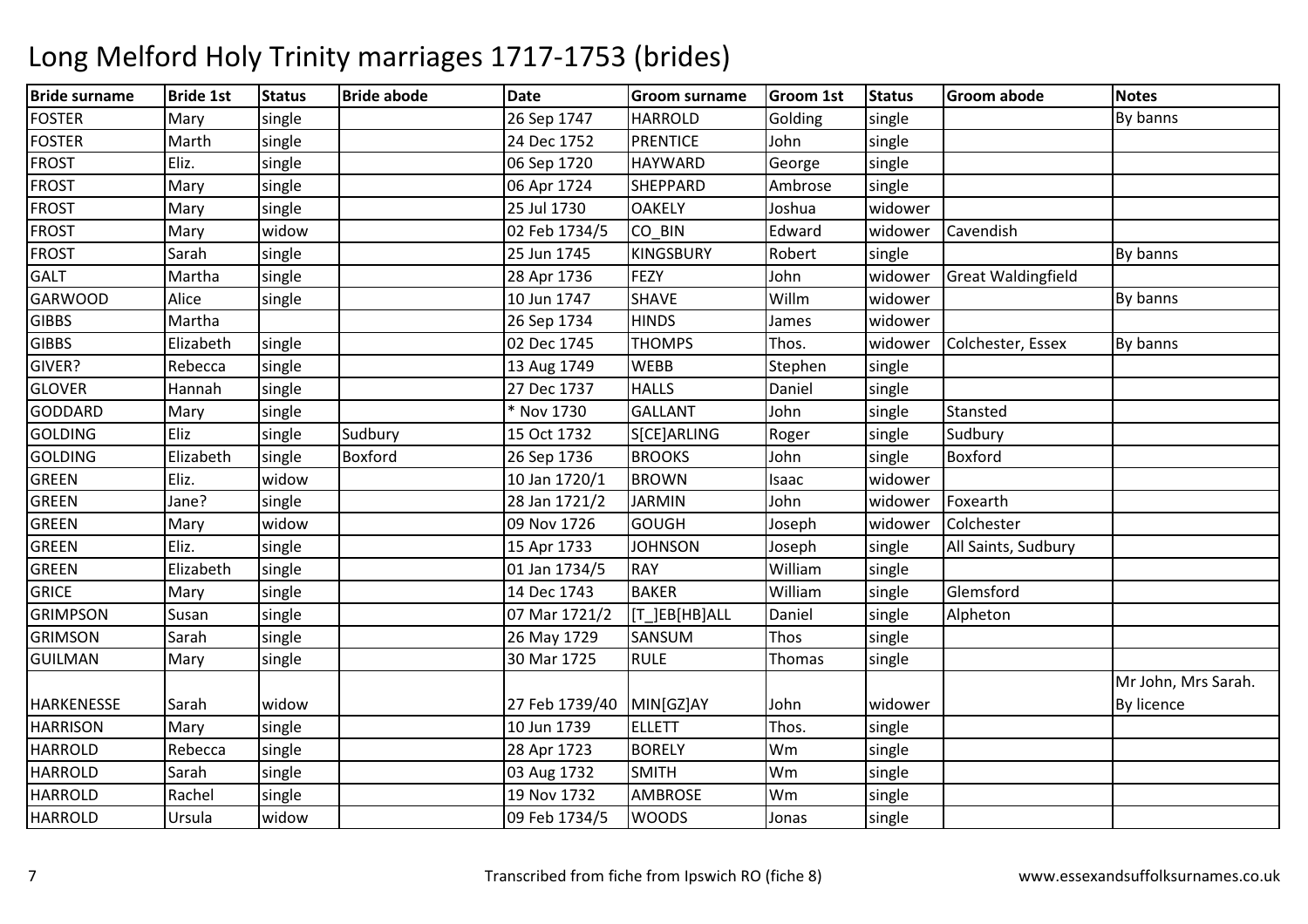| <b>Bride surname</b> | <b>Bride 1st</b> | <b>Status</b> | <b>Bride abode</b> | <b>Date</b>   | <b>Groom surname</b> | <b>Groom 1st</b> | Status  | <b>Groom abode</b> | <b>Notes</b>       |
|----------------------|------------------|---------------|--------------------|---------------|----------------------|------------------|---------|--------------------|--------------------|
| <b>HARROLD</b>       | Eliz.            | single        |                    | 16 Dec 1739   | <b>FORDHAM</b>       | Thos.            | single  |                    |                    |
| <b>HARROLD</b>       | Elizabeth        | single        |                    | 05 Apr 1744   | <b>HAYWARD</b>       | Thoams           | single  | Lavenham           | By licence         |
| <b>HASEL</b>         | Ann              | single        |                    | 27 May 1729   | <b>BARTON</b>        | Robert           | single  |                    |                    |
| <b>HAXELL</b>        | Eliz.            | single        |                    | 02 Jun 1734   | PAIN                 | John             | single  |                    |                    |
| <b>HAYWARD</b>       | Sarah            | single        |                    | 23 Feb 1717/8 | <b>CRYSELL</b>       | John             | single  |                    |                    |
| <b>HAYWARD</b>       | Sarah            | single        | Coxhill, Essex     | 10 Mar 1725/6 | <b>WINDALL</b>       | John             | single  | Coxhill, Essex     |                    |
| <b>HAYWARD</b>       | Elizabeth        | single        |                    | 29 Oct 1726   | <b>JARMIN</b>        | James            | single  |                    |                    |
| <b>HAYWARD</b>       | Frances          |               |                    | 26 Dec 1735   | <b>MEERS</b>         | Thomas           | single  |                    |                    |
| <b>HAZEL</b>         | Martha           | single        |                    | 26 Dec 1722   | <b>HARROLD</b>       | Thomas           | single  |                    |                    |
| <b>HAZELL</b>        | Anne             | single        |                    | 14 May 1741   | <b>RAVENSCROFT</b>   | Thomas           | single  |                    |                    |
| <b>HEARN</b>         | Susan            | single        |                    | 12 Mar 1722/3 | <b>HAZELL</b>        | Joseph           | single  |                    |                    |
| <b>HEARN</b>         | Lidia            | single        |                    | 04 Dec 1750   | <b>EADY</b>          | Daniel           | single  |                    | By banns           |
| <b>HEASEL</b>        | Mary             | single        |                    | 29 Nov 1747   | <b>THEOBALD</b>      | John             | single  |                    | By banns           |
| <b>HILLS</b>         | Rebecca          | single        |                    | 09 Feb 1717/8 | <b>MURRELS</b>       | Nathaniel        | single  | Sudbury            |                    |
| <b>HILLS</b>         | Eliz.            | single        |                    | 02 Jan 1721/2 | <b>CRYSELL</b>       | John             | single  |                    |                    |
| <b>HITCHERCOOK</b>   | Damaris          | single        |                    | 30 May 1729   | <b>GREEN</b>         | $Ew[a_]n$        | widower |                    |                    |
|                      |                  |               |                    |               |                      |                  |         | St. Peter,         |                    |
| <b>HOGGARD</b>       | Rose             | single        |                    | 19 Sep 1738   | <b>DANZY</b>         | Joseph           | widower | Sudbury            |                    |
| <b>HOLMES</b>        | Anne             | single        |                    | 11 Apr 1737   | <b>BASSET</b>        | William          | single  |                    |                    |
| <b>HOWEL</b>         | Alice            | single        | Stowmarket         | 28 Jun 1731   | <b>ROSBROOK</b>      | Christopher      | single  | <b>Boxsted</b>     |                    |
| <b>HUM</b>           | Mary             | single        |                    | 27 Sep 1719   | <b>BROOKS</b>        | Thomas           | single  |                    |                    |
| HUM                  | Mary             | single        |                    | 14 Oct 1734   | <b>OFFERD</b>        | Charles          | single  |                    |                    |
| <b>HUMPHRYS</b>      | Margaret         |               |                    | 17 Aug 1752   | <b>WALE</b>          | Abraham          | single  |                    | By banns           |
| <b>JAGGARD</b>       | Elizabeth        | single        |                    | 21 Apr 1726   | <b>WEBB</b>          | Stephen          | single  |                    |                    |
| <b>JAKES</b>         | Martha           | single        |                    | 14 Jun 1752   | <b>ELY</b>           | Philip           | single  |                    | By banns           |
| <b>JEFFERIES</b>     | Elizabeth        | single        |                    | 20 Jul 1746   | <b>STEED</b>         | William          | single  |                    | By banns           |
|                      |                  |               |                    |               |                      |                  |         |                    | Mr Jno Warren, Mrs |
| <b>JOHNSON</b>       | Ann              | single        |                    | 15 Apr 1729   | <b>WARREN</b>        | Jno              | single  | Boxford            | Ann Johnson        |
| <b>JOHNSON</b>       | Mary             | single        |                    | 05 Nov 1731   | <b>KERRINGTON</b>    | Samuel           | single  |                    |                    |
| <b>JOHNSON</b>       | Elizab.          | single        |                    | 17 Nov 1749   | <b>MOSS</b>          | Samuel           | single  | Edwardstone        | By banns           |
| <b>JOHNSON</b>       | Elisabeth        | single        |                    | 15 Oct 1753   | <b>KING</b>          | William          | single  |                    | By banns           |
| <b>JONES</b>         | Ruth             | single        |                    | 30 Jul 1727   | <b>WITTENGHAM</b>    | John             | single  |                    |                    |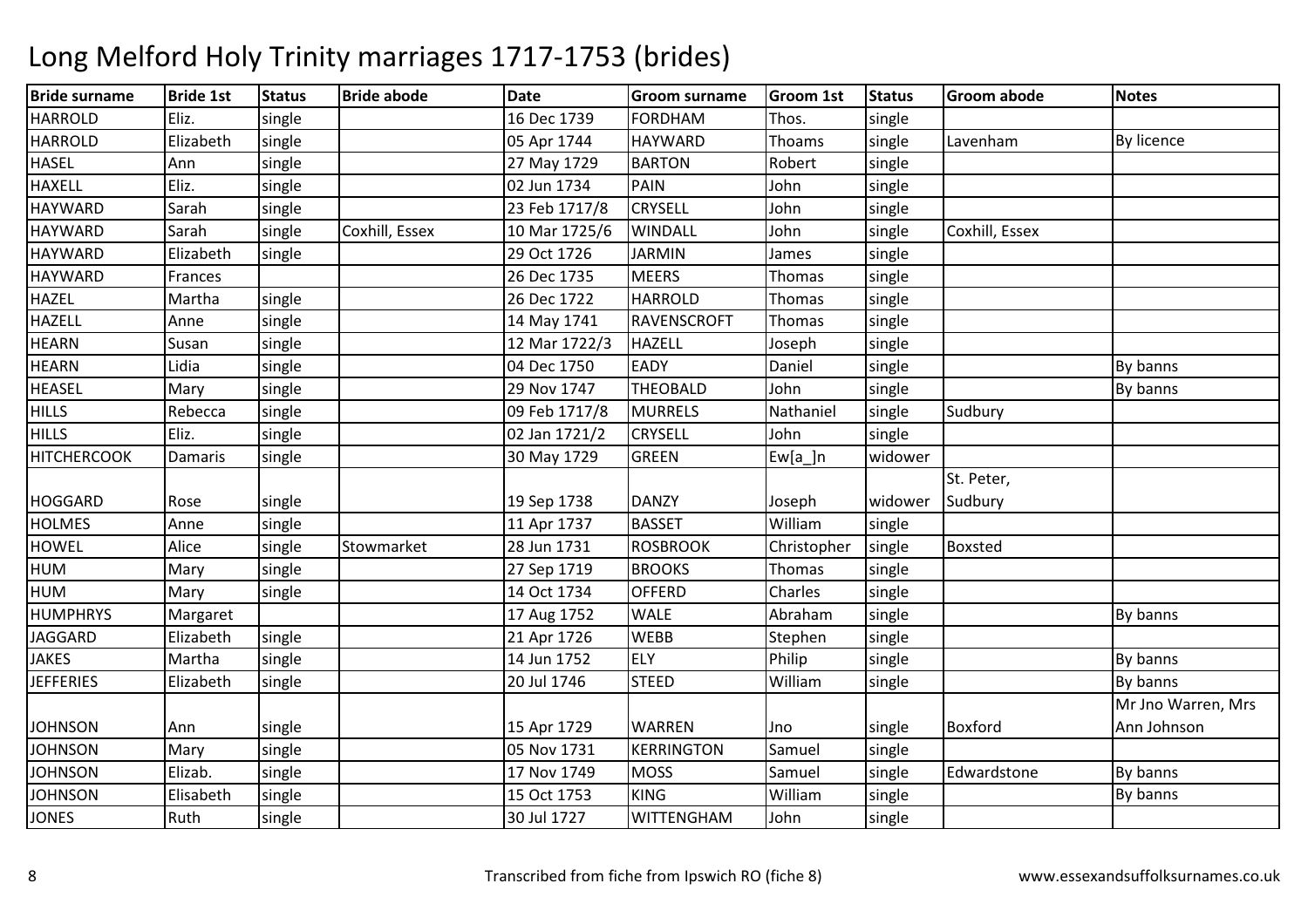| <b>Bride surname</b> | <b>Bride 1st</b> | <b>Status</b> | <b>Bride abode</b> | <b>Date</b>    | <b>Groom surname</b> | <b>Groom 1st</b> | <b>Status</b> | <b>Groom abode</b>        | <b>Notes</b>                              |
|----------------------|------------------|---------------|--------------------|----------------|----------------------|------------------|---------------|---------------------------|-------------------------------------------|
| KENT                 | Ruth             | single        |                    | 22 Dec 1717    | PA[R_]RE             | John             | single        |                           |                                           |
| KERRINGTON           | Mary             | widow         |                    | 26 Dec 1721    | <b>HAMMOND</b>       | Robert           | single        |                           |                                           |
| <b>KILBY</b>         | Margaret         | single        |                    | 03 Jun 1726    | <b>HUM</b>           | John             | single        |                           |                                           |
| <b>KING</b>          | Sarah            | single        |                    | 12 Nov 1717    | <b>NOBLE</b>         | Charles          | single        | Sudbury                   |                                           |
| <b>KNOPP</b>         | Isabella         | single        |                    | 30 Jun 1726    | <b>SMITH</b>         | Wm               | single        | Lavenham                  |                                           |
| <b>LAMBERT</b>       | Ann              | single        |                    | 06 Nov 1743    | PAREMAN              | Robert           | single        |                           | By banns                                  |
|                      |                  |               |                    |                |                      |                  |               | Corneath Parva,           |                                           |
| <b>LEA</b>           | Eliz.            | single        |                    | 28 Feb 1726/7  | <b>FLOOR</b>         | Robert           | single        | Suffolk                   |                                           |
| <b>LEA</b>           | Alice            | single        |                    | 19 Oct 1727    | <b>PRATT</b>         | Jonathan         | single        |                           |                                           |
| <b>LEE</b>           | Eliz.            | single        |                    | 25 Dec 1720    | <b>AMBROSE</b>       | Richard          | single        |                           |                                           |
| LEE                  | Easter           | single        |                    | 22 Jul 1750    | AMBROSE              | John             | single        | Wormingford               | By banns                                  |
| LEE                  | Frances          | single        |                    | 23 Dec 1750    | <b>CADGE</b>         | Robt             | single        |                           | By banns                                  |
| <b>LEVEL</b>         | Mary             | widow         |                    | 08 Nov 1722    | <b>COLEMAN</b>       | Jonathan         | widower       | <b>Waldingfield Mag</b>   |                                           |
|                      |                  |               |                    |                |                      |                  |               |                           | By licence. The groom<br>is a "dissenting |
| <b>LEVELL</b>        | Elizabeth        | single        |                    | 03 Oct 1749    | <b>DAVIDSON</b>      | James            | single        |                           | teacher".                                 |
| LILLY                | Eliz.            | single        |                    | 17 May 1730    | <b>SALTER</b>        | Jeremy           | single        |                           |                                           |
| <b>LISTER</b>        | Martha           | single        |                    | 03 Feb 1729/30 | <b>LEWIS</b>         | Richard          | single        |                           |                                           |
| <b>LISTER</b>        | Hannah           | widow         |                    | 09 Jan 1732/3  | <b>LEE</b>           | John             | single        | <b>Waldingfield Parva</b> |                                           |
| <b>LOFT</b>          | Elizabeth        | single        |                    | 26 Apr 1736    | <b>COOK</b>          | William          | single        | Glemsford                 |                                           |
| LUNGLEY              | Anne             | single        |                    | 28 Oct 1742    | <b>OSTLER</b>        | Peter            | single        |                           | <b>By licence</b>                         |
| LUNGLY               | Mary             | single        |                    | 02 Oct 1721    | LUNGLY               | Samuel           | single        |                           |                                           |
| <b>LUNGLY</b>        | Susan            | single        |                    | 12 Oct 1726    | <b>FIRMIN</b>        | Joseph           | single        | Hayden                    |                                           |
| <b>MACRO</b>         | Eliz.            | single        |                    | 08 Jul 1736    | <b>HORSELY</b>       | John             | single        |                           |                                           |
| MANSFIELD            | Elisabeth        | single        |                    | 31 Oct 1748    | <b>CARKE</b>         | Isaach           | single        |                           |                                           |
| <b>MARTIN</b>        | Susan            | single        |                    | 13 Jun 1749    | <b>BLYES</b>         | John             | single        |                           | By banns                                  |
| <b>MATHEWS</b>       | Mary             | single        |                    | 09 Oct 1743    | <b>SHAVE</b>         | William          | single        |                           | By banns                                  |
| <b>MATTHEWS</b>      | Susan            | widow         |                    | 05 Dec 1731    | <b>HARROLD</b>       | Tho              | widower       |                           |                                           |
| <b>MAYNARD</b>       | Susan            | single        |                    | 28 Nov 1728    | <b>COE</b>           | Abraham          | widower       |                           |                                           |
| <b>MAYNARD</b>       | Eliz.            | single        |                    | 11 Sep 1733    | <b>CADGE</b>         | John             | single        |                           |                                           |
| <b>MEERS</b>         | Elizabeth        | single        |                    | 30 Sep 1734    | <b>HURREL</b>        | Thomas           | single        |                           |                                           |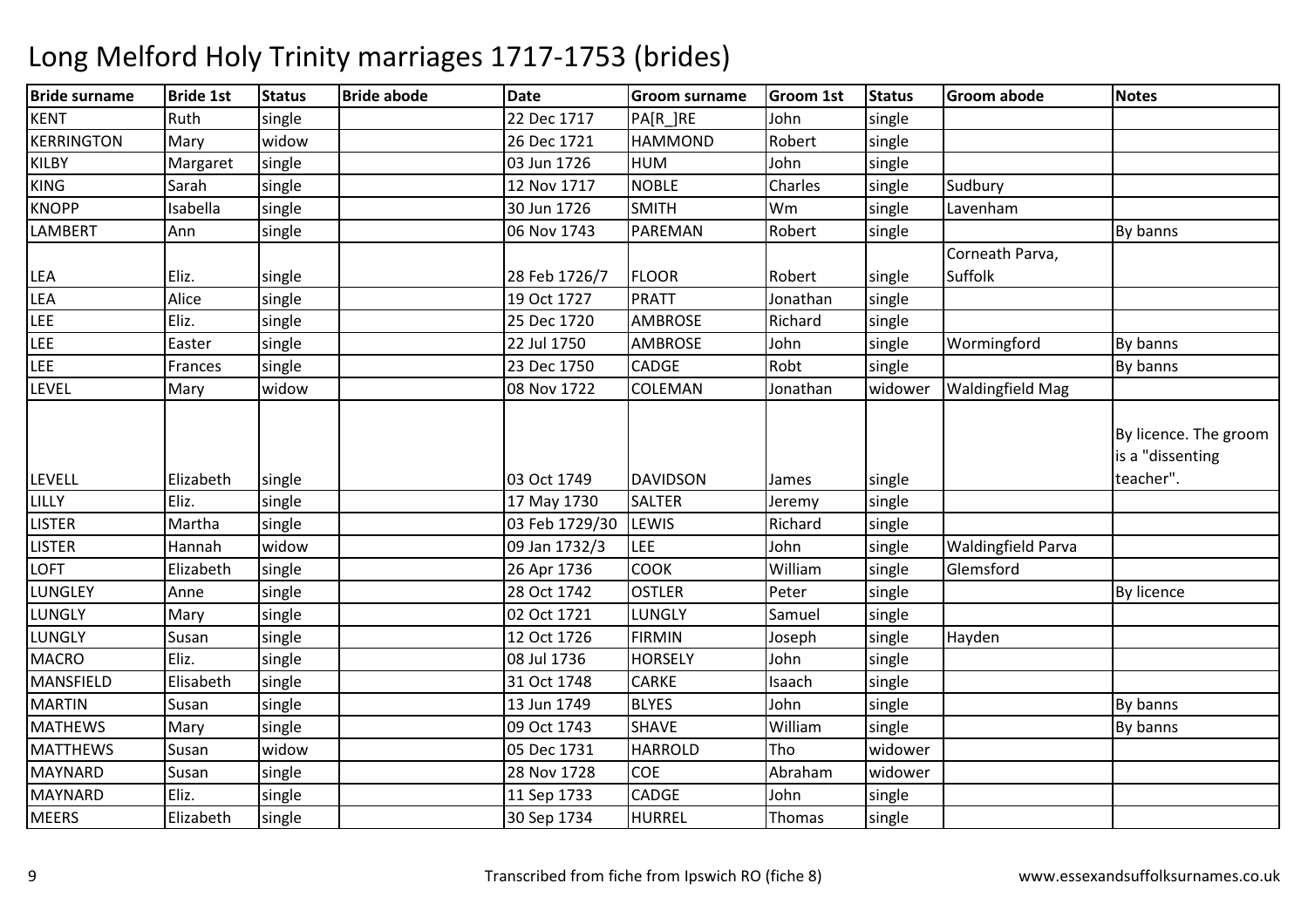### Bride surnamee Bride 1st Status Bride abode Date Groom surname Groom 1st Status Groom abode Notes **MEERS**  Mary widoww | 1743 BYFIELD William | 208 May 1743 BYFIELD | William m widower Glemsford By banns **MILES** Mary single 26 Sep 1731<br>11 Jul 1749 SCRAG<br>MACRO Robert single<br>John widower MO[T\_][T\_] Grace widoww 11 Jul 1749 MACRO John widower Foxheath, Essex By banns **MOODY**  Susann | single | kort 1730 | STEED D John single MOORE Judith 01 Feb 1742/3 STANDLY Peter By licence. Peter Standly esquire. Miss Judith Moore.MOORE Ann n 1990 - Johann McDann (1990) - 1749 - HARRISON Charles Johann Palgrave Charles Harrison Esq. Miss Ann Moore By licence. Charles MOORE Elisabeth single \* Oct 1751 MOORE Charles singlesingle Moore Esa of ve Middle Temple. Elisabeth Moore daughter of John Moore Esq.**MORLY**  Sarahh |single | 16 Jul 1749 | WYATT | Jonathan |single St. Peter, Sudbury By banns **MORTLOCK** K Mary Single 13 Feb 1727/8 TURPENTINE Edward single Acton MOTTJoanna *single*  05 Nov 1726**OSBORN** OSBORN Thomas single Glemsford<br>LIONTCH John single MULLINGS Sarah16 Aug 1721 John single<br>Tho. single NEEVERebecca single 15 Oct 1723<br>23 Feb 1723/4 PORTER<br>PARISH Tho. single<br>Joseph single NICHOLSONN Mary Single 23 Feb 1723/4 PARISH Joseph single Sudbury NICHOLSONN Ann single 16 Jun 1751 SHAVE Richd single By banns NUNNN Eliz. Single 10 Oct 1742 TOTMAN Edward single By banns NUNNE Mary widow 04 Aug 1730 TODD John widower **NUNNE** Margaret 19 Jan 1730/1<br>
Sarah Single 23 Oct 1731 **ORFORD** Robert single<br>Wm single **NUNNE**  Sarahsingle | 23 Oct 1731 | H[AO][X ] EL single<br>single **OAKELY** Ursula single single 11 Jun 1727<br>
single 14 May 173 HARROLD<br>JONES James single<br>Timothy single **OAKELY**  Anne14 May 1733 JONES Timothy<br>NICHOLSON Wm **OAKLEY**  Mary widoww | 28 Aug 1733 | NICHOLSON | Wm<br>| 22 Aug 1733 | Nicholson | Wm Wm widower<br>Jno single **OAKLY**  Annn single 10 20 May 1746 MEDCAPP Jno Ino Single Superington By banns **OCKLY** Mary single 01 Mar 1738/9 BARTONsingle Chevington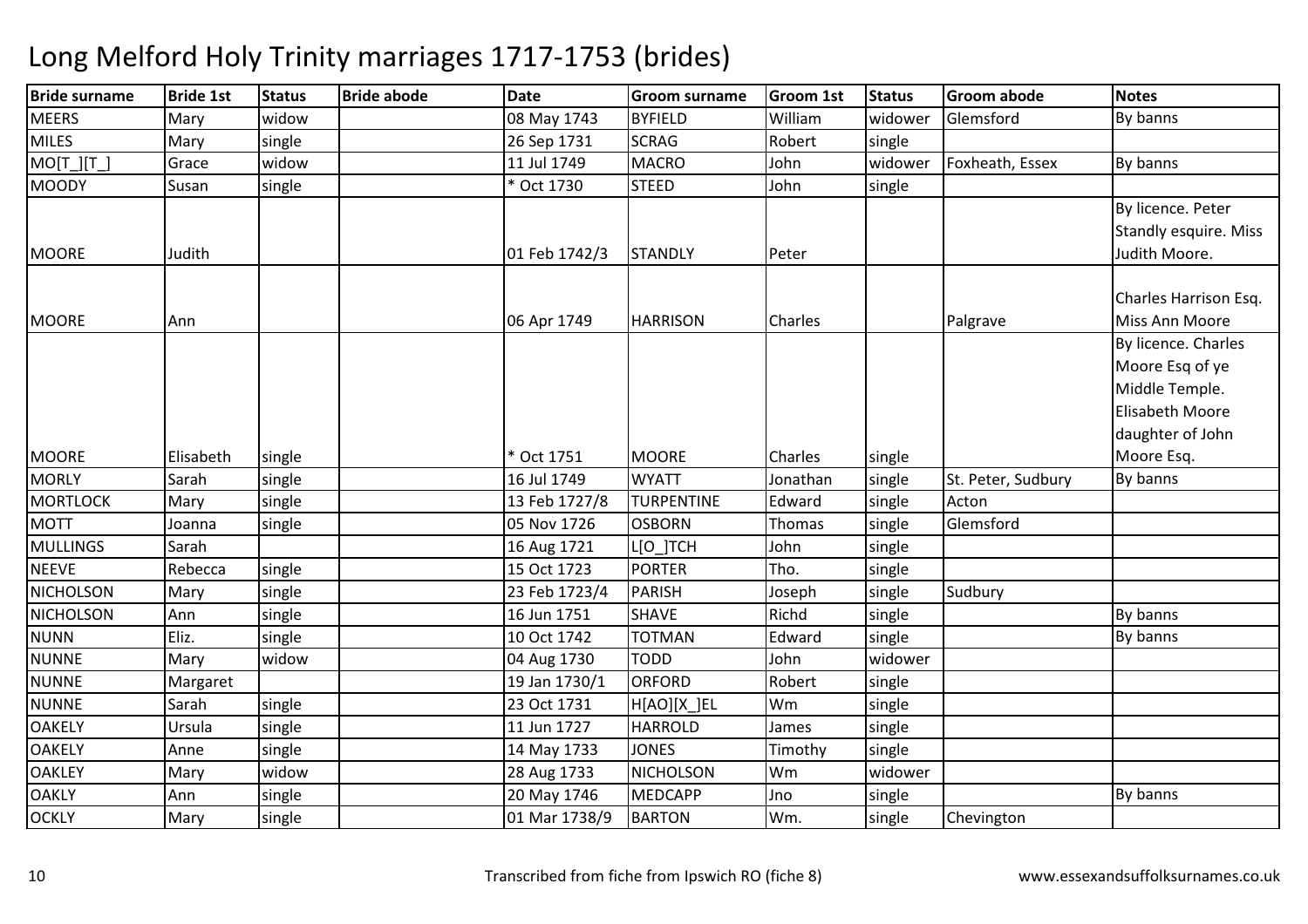| <b>Bride surname</b> | <b>Bride 1st</b> | <b>Status</b> | <b>Bride abode</b> | <b>Date</b>   | <b>Groom surname</b> | <b>Groom 1st</b> | <b>Status</b> | <b>Groom abode</b>     | <b>Notes</b>      |
|----------------------|------------------|---------------|--------------------|---------------|----------------------|------------------|---------------|------------------------|-------------------|
| OS[T_]LER            | Mary             | single        |                    | 05 Jul 1748   | <b>PARTRIDGE</b>     | John             | single        |                        |                   |
| <b>PARKIS</b>        | Mary             |               | Hornheath?         | 29 Apr 1743   | <b>HARROLD</b>       | Ingall           |               | Bilderston             | <b>By licence</b> |
| <b>PARSONS</b>       | Mary             | single        | Stansted           | 06 Dec 1731   | <b>GALLANT</b>       | Andrew           | single        | Stansted               |                   |
| <b>PATRICK</b>       | Sarah            | single        |                    | 25 Aug 1749   | SPALDING             | John             | single        |                        | By banns          |
| <b>PEACOCK</b>       | Sarah            | single        |                    | 28 Jul 1729   | BLO[W_][E_][T_       | Thoams           | widower       |                        |                   |
| PHI[N_][E_][H_]      | Mary             | single        |                    | 01 Apr 1733   | <b>HARROLD</b>       | Roger            | single        |                        |                   |
| <b>PHILIPS</b>       | Alice            | widow         |                    | 06 Jun 1731   | <b>JAKES</b>         | Matthew          | widower       |                        |                   |
| <b>PHILIPS</b>       | Martha           | single        |                    | 28 Oct 1731   | <b>HUMPHREY</b>      | John             | single        |                        |                   |
| PHINCH               | Mary             | widow         |                    | 28 Sep 1738   | <b>ONG</b>           | John             | widower       |                        |                   |
|                      |                  |               | Walter Beltham?    |               |                      |                  |               | Walter Beltham?        |                   |
| <b>PIGGOT</b>        | Martha           | widow         | [Belchamp Walter?] | 20 Sep 1738   | LONG                 | James            | single        | [Belchamp Walter?]     |                   |
| POOL                 | Susanna          | single        |                    | 01 Jul 1753   | <b>TILLET</b>        | Thomas           | widower       | Glemsford              | By banns          |
| <b>POOLE</b>         | Elizabeth        | single        |                    | 05 Aug 1725   | <b>FISHER</b>        | Thomas           | single        |                        |                   |
| <b>PORTER</b>        | Mary             | single        |                    | 22 Oct 1726   | <b>BRAILY</b>        | John             | single        |                        |                   |
| <b>POTTER</b>        | Rebecca          | single        |                    | 04 Jul 1737   | <b>SLIPPER</b>       | Thomas           | single        |                        |                   |
| <b>POTTER</b>        | Susan            | single        |                    | 16 Nov 1738   | <b>COLLIER</b>       | John             | single        |                        |                   |
| <b>PRENTICE</b>      | Alice            | single        |                    | 02 Apr 1733   | DEBA[L_]             | Tho.             | single        | <b>Bury St Edmunds</b> |                   |
| <b>PRIG</b>          | Martha           | single        |                    | 11 Oct 1724   | <b>GROVER</b>        | Andrew           | single        |                        |                   |
| PRIG[E_]             | Elizabeth        | single        |                    | 03 Feb 1735/6 | <b>MURRELLS</b>      | John             | single        |                        |                   |
| PRIGG                | Lucy             | single        |                    | 31 Oct 1737   | WEEKLY               | John             | single        |                        |                   |
| PRIGG                | Dorothy          | single        |                    | 02 Jul 1738   | MO*Y                 | Wm               | single        |                        |                   |
| RA[S_]NER            | Susan            | single        |                    | 21 Apr 1718   | BA[S_][L_]           | John             | single        | St. Peter, Sudbury     |                   |
| <b>RAYMONT</b>       | Ellen            | single        | Lavenham           | 05 Aug 1731   | <b>BRANWIGHT</b>     | John             | single        | Lavenham               |                   |
| <b>REEVE</b>         | Mary             | single        |                    | 10 Apr 1721   | <b>DORR</b>          | John             | single        |                        |                   |
| <b>REEVE</b>         | Margaret         | single        |                    | 03 Oct 1742   | <b>SMITH</b>         | William          | widower       |                        | By banns          |
| <b>RELTON</b>        | Mary             | single        |                    | 22 Jan 1721/2 | <b>MEERS</b>         | Thomas           | widower       |                        |                   |
| <b>ROBERTS</b>       | Eliz.            | single        |                    | 22 Apr 1738   | <b>GIBBINS</b>       | Thomas           | single        | Lisson, Essex          |                   |
| ROBI[R_][T_]S        | Sophia           | spinster      |                    | 04 Jul 1746   | PRIGG                | Thos             | widower       | All Saints, Sudbury    | By banns          |
| <b>ROBINSON</b>      | Eliz             | single        | Wormingford        | 10 Jan 1720/1 | <b>KINGSBURY</b>     | John             |               | Corneath Magna         |                   |
| <b>ROW</b>           | Martha           | single        |                    | 20 Oct 1751   | PEARMAN              | Willm            | single        |                        | By banns          |
| <b>RULE</b>          | Mary             | single        |                    | 06 Oct 1746   | <b>FOSTER</b>        | John             | single        |                        | By banns          |
| <b>RUSSELL</b>       | Sarah            | single        |                    | 27 Mar 1733   | <b>COCK</b>          | John             | widower       | All Saints, Sudbury    |                   |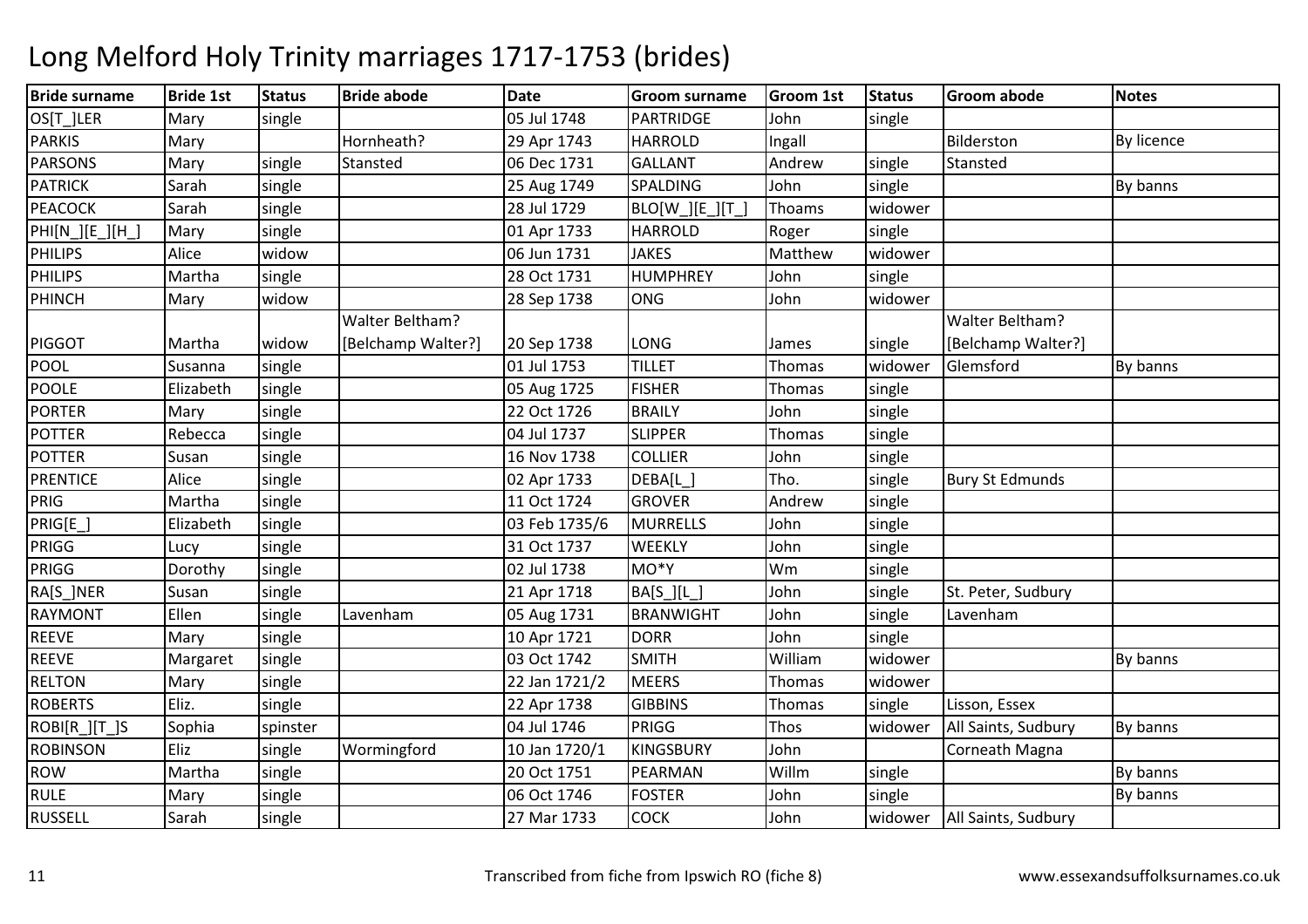| <b>Bride surname</b> | <b>Bride 1st</b> | <b>Status</b> | <b>Bride abode</b> | <b>Date</b>   | <b>Groom surname</b> | <b>Groom 1st</b> | <b>Status</b> | <b>Groom abode</b> | <b>Notes</b>        |
|----------------------|------------------|---------------|--------------------|---------------|----------------------|------------------|---------------|--------------------|---------------------|
|                      |                  |               |                    |               |                      |                  |               |                    | The groom is "a     |
| <b>SALTER</b>        | Mary             | single        |                    | 03 Oct 1734   | O[M ]AN              | Cornelius        | single        |                    | foreigner".         |
| <b>SALTER</b>        | Mary             | single        |                    | 07 Aug 1738   | LEE                  | Thomas           | single        |                    |                     |
| SALTER               | Sarah            |               |                    | 11 Jul 1741   | <b>PHILIPS</b>       | John             |               |                    | By banns            |
| <b>SALTER</b>        | Mary             |               |                    | 01 Jul 1744   | <b>HEASEL</b>        | James            |               |                    | <b>By licence</b>   |
| <b>SALTER</b>        | Mary             | single        |                    | 10 Feb 1750/1 | <b>BELSHAM</b>       | Benjamin         | single        |                    | By banns            |
|                      |                  |               |                    |               |                      |                  |               | Darby in ye        |                     |
| SARGEANT             | Eliz.            | single        | Sudbury            | 20 Oct 1726   | <b>HURST</b>         | Edward           | single        | county of Darby    |                     |
| SARGEANT             | Anne             | single        |                    | * Mar 1741/2  | <b>BELSHAM</b>       | Samuel           | single        |                    | By banns            |
|                      |                  |               |                    |               |                      |                  |               |                    | By licence. Mr Edd. |
|                      |                  |               |                    |               |                      |                  |               |                    | Collet. Mrs Sarah   |
| <b>SAWYER</b>        | Sarah            | single        |                    | 17 Sep 1747   | <b>COLLET</b>        | Edd.             | widower       | Bury               | Sawyer.             |
| <b>SCOTT</b>         | Ann              | single        |                    | 10 Oct 1743   | SWANN                | John             | widower       | Groton             | By banns            |
| <b>SCRAGG</b>        | Elisabeth        | widow         |                    | 01 Oct 1752   | <b>ELWIN</b>         | Luke             | single        | Clare              | By banns            |
| <b>SEARL</b>         | Mary             | single        |                    | 23 May 1745   | <b>BYFORD</b>        | Samuel           | single        | Glemsford          | <b>By licence</b>   |
| SEGGIL?              | Elizabeth        | single        |                    | 29 Sep 1737   | CHANDLER             | George           | single        |                    |                     |
| <b>SHARP</b>         | Martha           | single        |                    | 01 Jan 1753   | <b>SMITH</b>         | Thos             | widower       |                    | By banns            |
| <b>SHAW</b>          | Mary             |               |                    | 22 Apr 1726   | <b>HUM</b>           | Samuel           | single        |                    |                     |
| SHEAVE               | Mary             | single        |                    | 24 Nov 1738   | <b>PHINCH</b>        | John             | single        | Pentlow, Essex     |                     |
| <b>SHEPHERD</b>      | Frances          | single        |                    | 06 May 1722   | <b>LEE</b>           | John             | single        |                    |                     |
| <b>SHEPHERD</b>      | Margaret         |               |                    | 10 May 1744   | <b>MOLTEN</b>        | John             |               |                    | By banns            |
| <b>SHEPPARD</b>      | Elizabeth        | widow         |                    | 31 May 1735   | <b>HARROLD</b>       | Ralph            | widower       |                    |                     |
| <b>SHEPPERD</b>      | Mary             | single        |                    | 11 Jun 1747   | <b>OFFORD</b>        | Richd            | single        |                    | <b>By licence</b>   |
| <b>SIGERS</b>        | Frances          | single        |                    | 26 May 1735   | <b>STEWARD</b>       | Wm               | widower       |                    |                     |
|                      |                  |               |                    |               |                      |                  |               |                    | Mr Mark Mihill, Mrs |
|                      |                  |               | Castle Hedingham,  |               |                      |                  |               |                    | Dorcas Simpson. By  |
| <b>SIMPSON</b>       | Dorcas           |               | <b>Essex</b>       | 25 Nov 1740   | <b>MIHILL</b>        | Mark             |               | Yeldham            | licence             |
| <b>SIMPSON</b>       | Prudence         | single        | Boxhall?           | 20 Aug 1749   | <b>SMITH</b>         | John             | single        | Stowmarket         | By licence          |
| <b>SLIPPER</b>       | Mary             |               |                    | 18 Jan 1740/1 | <b>THOMPSON</b>      | Jonathan         | single        | Sudbury            | By banns            |
| <b>SMITH</b>         | Eliz             | widow         |                    | 05 May 1720   | <b>CAREW</b>         | John             | single        | <b>Boxted</b>      |                     |
| <b>SMITH</b>         | Mary             | single        |                    | 19 Jul 1720   | GEES                 | Tho.             | single        |                    |                     |
| <b>SMITH</b>         | Sarah            | single        |                    | 06 Apr 1724   | <b>WOODS</b>         | John             | widower       |                    |                     |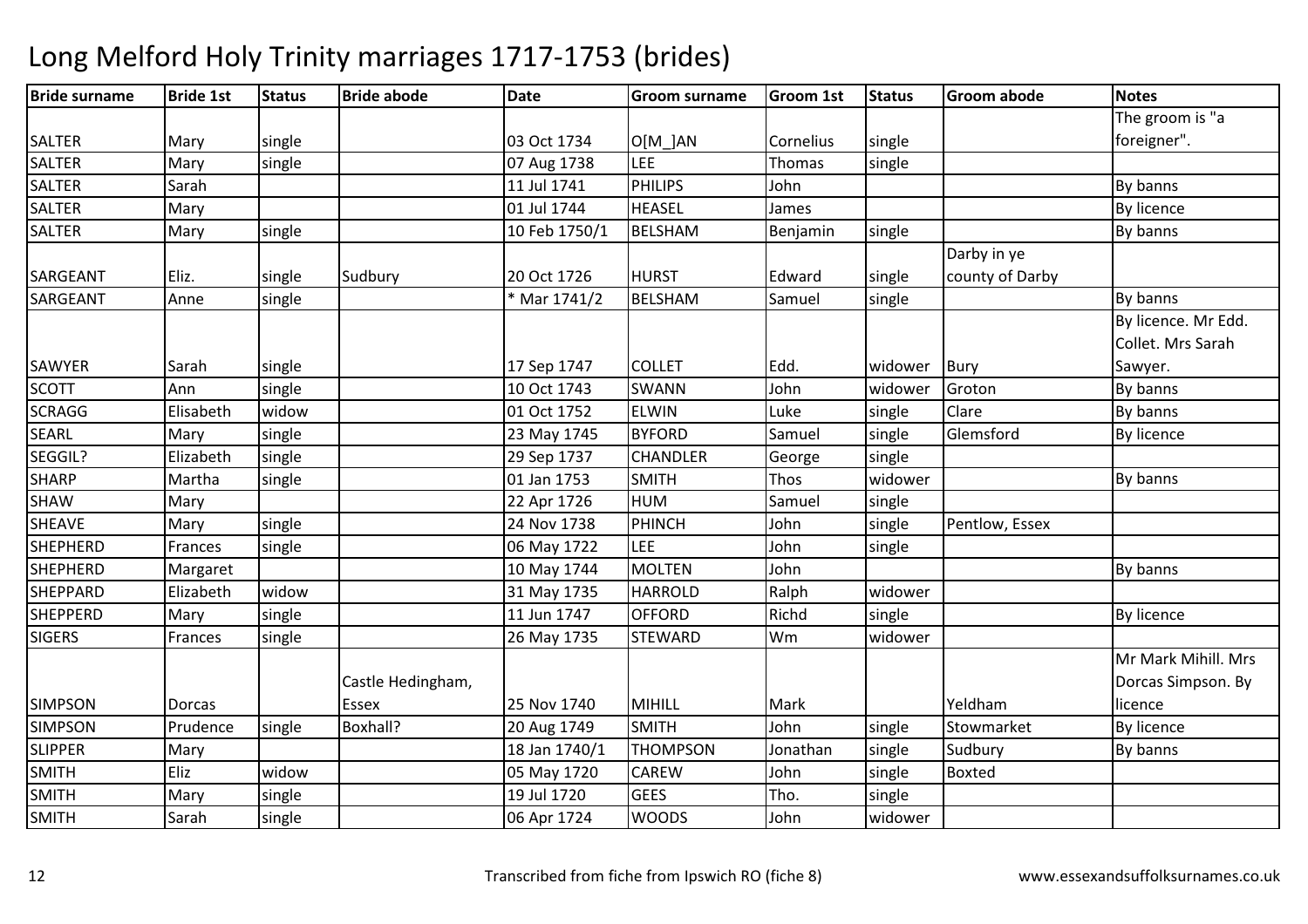### Bride surnamee Bride 1st Status Bride abode Date Groom surname Groom 1st Status Groom abode Notes SMITHH Susan single 1 01 Nov 1728 MANNING G Thos single Liston SMITHH Mann Cavendish 26 Oct 1743 CLA\*TREE John St. Peter, Sudbury By licence SMITHH Mary single 21 Jun 1747 RULE John single By banns SMITHH Jane Single 14 Apr 1752 BARBROOK Abraham m single Glemsford By banns **SNELL**  Eliz. widoww 05 Apr 1724 COOK Henry single SNELLEliz. single 04 Jan 1738/9 DENCHDENCH John single Bockin, Essex<br>FROST Thos single SPARKK Thos Eliz. Single 1999 Elize Single 1729 FROST Thos Single SPARKK 1999 | Mary single 1999 | Mary single 1999 | Mary single 1999 | Mary single 1999 | Mary single 1999 | Mary S SPARRIWW Martha single 10 Apr 1748 AMBROSE John single Acton By bans and By bans and By bans and By bans and By bans <br>2006 Blizza Bulgarian By bans 2006 1746 MEDGAPP Lines Single Cordination Devices SPARROWW Eliza spinster 23 Sep 1746 MEDCAPP James single By banns By banns By banns By banns<br>We Guess single By banns 20 Jun 1747 DIPP Letter Studies President Publishers Burbours SPARROWW Susan single 28 Jun 1747 BIRD Josias single Brentleigh By banns<br>Alexander Single By Boston By Banns By Banns (Burnett Bannett Bannett Banns By banns SPICERR Jane Single 1 05 Jul 1718 GUSTERTON GUSTERTON John single Corneath Parva<br>GRISE Thomas single Waldingfield SPICERR 199 Dec 1730 GRISE Thomas single Waldingfield Nullet Strategy School (GRISE Thomas Single Waldingfield **SPRINGFT** Margaret | Bures St Mary | 29 Jul 1742 GODDINN John widower Assington By licence **STANHOPE**  Annesingle 10 Feb 1733/4 **WELLUM** M Wm Single<br>Think Single **STEBBING** G Frances single 01 Mar 1745/6 WRIGHT Nicolas single Newton By licence **STEBBING** G Mary single 19 Dec 1749 ERITH Thomas single By banns **STEED** D Mary single 30 Apr 1725 ONG G John single **STEED** D **Elizabeth single 1** 05 Nov 1734 SMITH Joseph single Braintree STEEDD Eliz. single 25 Oct 1737 NELSON NELSON John single<br>BROOK James single STEEDD BROOK Elizabeth single 22 Nov 1737 BROOK James single STEEDD Martha single 1 107 Apr 1740 COKER Tho. Single **STEED** Thomasine widow<br>Grace single w 109 Sep 1743 DARWIN James widower By banns **STEED** D Grace single 11 Jul 1750 WEBB John single By banns **STEWARD** D Eliz. single 17 Feb 1733/4 SMITH Matthew Matthew single Ballington, Essex **STEWARD** D Tamasine single 13 Apr 1748 SENTON EXTON Robert widower<br>
KILBY Robert widower **STICKWOOD** D Mary single 27 Jan 1722/3 KILBY Robert widower **STRIBLING** G Mary single 24 Nov 1724 SMITH Benjamin single **STRUTT**  Sarahh 1998 Nov 1747 MITCHEL Richd single By banns SWALLOWW Easter single 11 Dec 1753 TURNER Thomas single Risby By banns<br>Thomas Single By banns TAYLOR Elizabeth widow Hunden, Suffolk 08 Jan 1729/30 PERMIN Robert widowerS[lt]urmore, **Essex**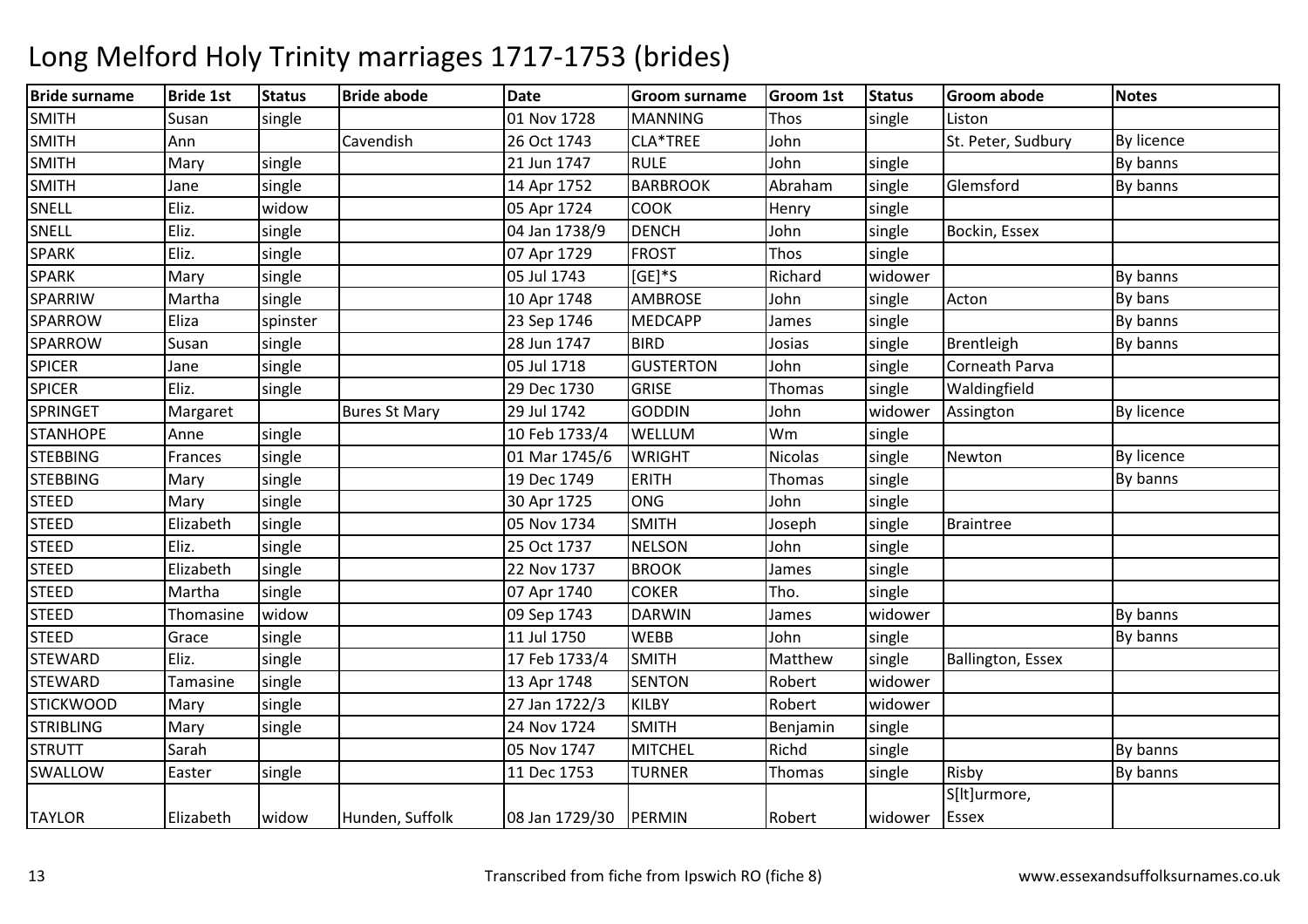### Bride surnamee Bride 1st Status Bride abode Date Groom surname Groom 1st Status Groom abode Notes **TFRHAL**  Mary single 01 Jan 1722/3OAKELY John<br>LEWIS John single **TFRHAL**  Martha single16 Feb 1727/8 LEWIS John<br>TOTMAN Nathaniel widower TENANT Susan widow 27 Nov 1717 TOTMAN Nathaniel widower THEOBALDD Martha single 1 02 Oct 1743 GORDON **GORDON** William<br>**BOREHAM** Philip m single By banns THOMPSONN Susan 1988 Susan 1988 Susan 1988 Susan 1988 Susan 1988 Susan 1988 Susan 1988 Susan 1988 Susan 1988 Susan 198 All Saints, Sudbury | By banns TODD Anne widow 05 Nov 1726 WRITTON John widowerOf ye county of **Warwick** TOTMANN Frances single 30 Mar 1725 DOW W Stephen widower<br>Charles Schward widower TOTMANN Mary single 01 Oct 1735 COOK Edward widower TOTMANN Sarah single 31 Jan 1748/9 RAYNER John single TOTTY Mary single 26 Feb 1728/9 TYLAR Wm singled single Botsum, CambridgeshireTOTTYEliz. single 08 Aug 1731<br>As[h ]in 24 Nov 1745 BLYES Edward TURNERMarable **Widow**  As[h\_]in 24 Nov 1745 BLANKS John widower Stoke By licence TURP\_{0,1} Sarahsingle 26 Feb 1746/7 TAYLER<br>single 11 Nov 1748 IP 10W R Edward single By banns UNDERWOOD Mary single 11 Nov 1748 [P\_]OWWilliam single<br>
Looke single VARO0 Mary single 22 May 1727 SMITH John single Elmsett VEAL Mary widow 09 Sep 1733 TURNOR John widower Wickham Brook **WADE**  Sarahh | single | 13 Oct 1747 | ROSBROOK | Richd | single | 13 Oct 1747 | ROSBROOK | Richd | single | 13 Oct 1747 | ROSBROOK | Richd | single | 13 Oct 1747 | ROSBROOK | Richd | single | 13 Oct 1747 | ROSBROOK | Richd | single | WADLEYMary single 13 Jun 1742<br>14 Dec 1738 SHERMAN<br>WITTENGHAM Williamsingle St. Peter, Sudbury By banns<br>single **WARD** D Susan single 14 Dec 1738 WITTENGHAM Thomas single<br>Thomas single WARF Sarahwidow<br>single w 107 Dec 1738 SARTER Thomas single<br>And the second services in the service in the service in the service in the series of the service in the series WEBBB Sarah single 1 06 Nov 1739 CADGE Wm Wm single<br>William widower **WFBB** B Mary Widow 26 Jul 1743 SALTER Williamm widower By banns WEL[S\_]ONN Lidia single 31 Dec 1751 CORDER John single By licence WEL[T\_]ON N Susan single 1 08 Oct 1741 SCRAGG Ricd. Widower WESTLY Elizabeth single 08 Oct 1738 FENLY James singlePlace name of groom's abode is hard to read. Looks like: Lans\* or Cans\*WHADLY Sarahsingle |  $\vert$  06 Oct 1738 CASTON N John single Borly WIATT Hannahh |single | 18 Feb 1728/9 |S\_]ACKS Matthew Matthew single